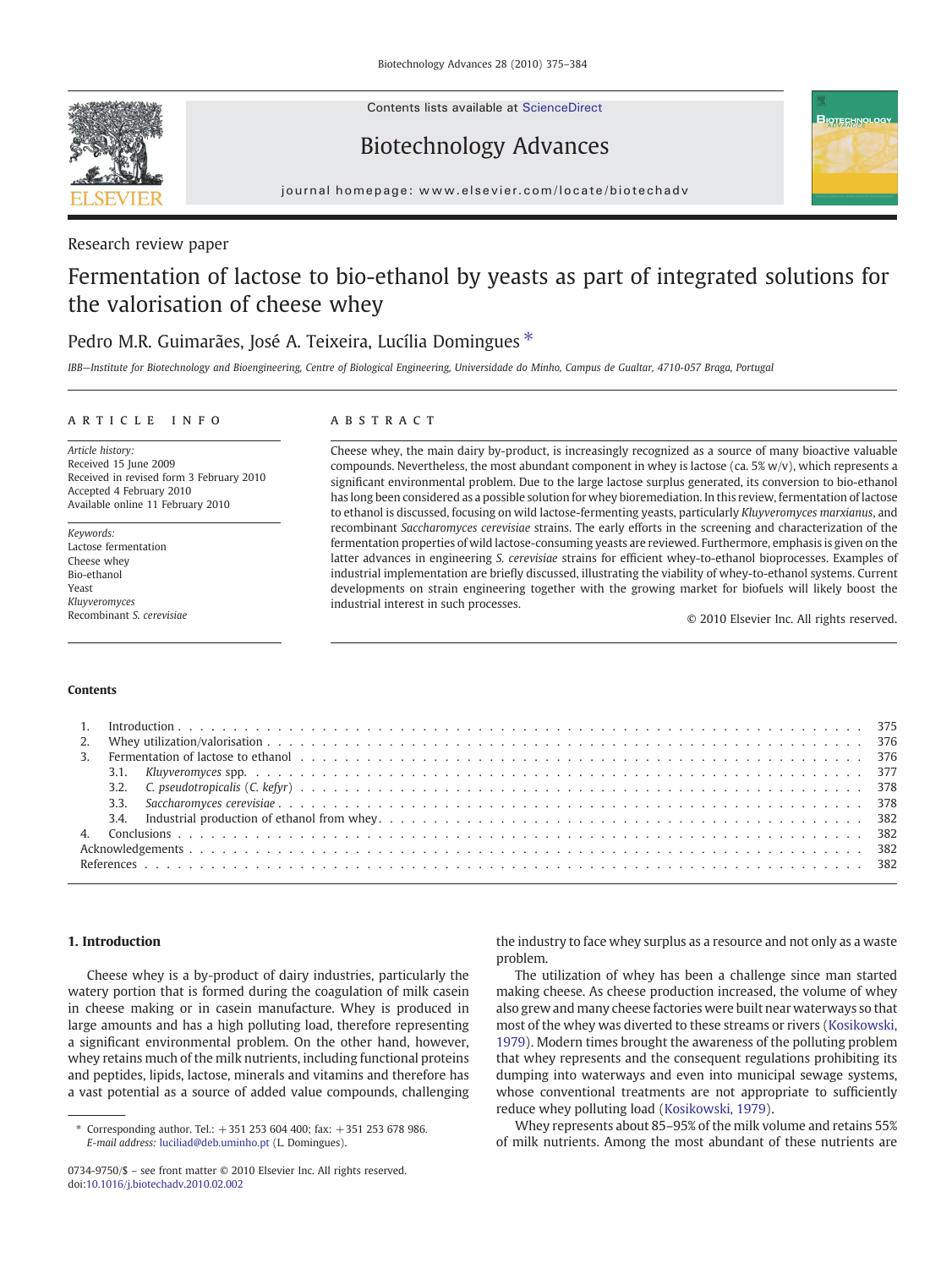lactose (4.5–5% w/v), soluble proteins (0.6–0.8% w/v), lipids (0.4–0.5% w/v) and mineral salts (8–10% of dried extract). Whey also contains appreciable quantities of other components, such as lactic  $(0.05\% w/v)$ and citric acids, non-protein nitrogen compounds (urea and uric acid) and B group vitamins ([Siso, 1996](#page-9-0)). There are two main varieties of whey, according to the procedure used for casein precipitation: acid whey ( $pH<5$ ), resulting from the production of fresh or soft cheeses (such as cream and cottage cheese), and sweet whey (pH 6–7), resulting from hard (ripened) cheeses [\(Kosikowski, 1979; Siso, 1996;](#page-8-0) [Yang and Silva, 1995; Zall, 1984\)](#page-8-0). The composition of different types of whey is variable; approximate figures for the main components can be found in the literature (see e.g. [Kosikowski, 1979; Pesta et al., 2007;](#page-8-0) [Yang and Silva, 1995\)](#page-8-0).

Cheese whey represents an important environmental problem because of the high volumes produced and its high organic matter content. As a general rule of thumb, to make 1 kg of cheese about 9L of whey are generated [\(Kosikowski, 1979\)](#page-8-0). The world whey production is over 160 million tonnes per year (estimated as 9-fold the cheese production), showing a 1–2% annual growth rate ([OECD-FAO, 2008;](#page-9-0) [Smithers, 2008](#page-9-0)). Whey exhibits a biochemical oxygen demand (BOD) of 30–50 g L $^{-1}$  and a chemical oxygen demand (COD) of 60–80 g L $^{-1}$ . Lactose is largely responsible for the high BOD and COD. Protein recovery reduces the COD of whey only by about 10 g  $L^{-1}$  ([Domingues](#page-8-0) [et al., 1999a; Siso, 1996\)](#page-8-0).

#### 2. Whey utilization/valorisation

Earliest ways of whey disposal included piping into rivers, lakes or the ocean, funnelling into caves, spreading over fields and feeding into ruminants. Another option would be to discharge the whey into lagoons for oxidation or into the municipal sewage system, but the high BOD and COD of whey usually leads to an overload of the system ([Kosikowski, 1979; Smithers, 2008](#page-8-0)). Disposing of whey by these means provides no valuable product, and is costly and labour demanding for the cheese manufacturer, who generally bears all the direct costs of handling and transport. Therefore, in spite of the fact that removal of whey from the premises releases pressure on the cheese manufacturing plant ([Kosikowski, 1979\)](#page-8-0), these solutions are not satisfactory. In order to develop integrated solutions for the cheese whey problem, it must be considered as a resource and not only as a waste effluent, in view of its large potential as a source of added value products.

[Siso \(1996\)](#page-9-0) reported that about 50% of total world cheese whey production is treated and transformed into various food products. This percentage will likely increase, due to continued research efforts in the field of whey utilization together with the pressure exerted over cheese and casein producers by aggravated legislations concerning effluent disposal.

A large fraction of the whey that is processed is dried to produce cheese whey powders [\(Kosikowski, 1979; Yang and Silva, 1995\)](#page-8-0), therefore maintaining the quality of fresh whey for a longer period of time, facilitating manipulation and transport [\(Siso, 1996](#page-9-0)). Whey powder is mostly used for animal feeding but smaller quantities may be also used in human foods, such as ice-creams, baked goods, cakes, sauces, milk derivatives, etc [\(Siso, 1996\)](#page-9-0).

The first step in most procedures for cheese whey valorisation consists in the recovery of the protein fraction. Whey proteins represent about 20% of the milk proteins, having a high nutritional value as well as reported health benefits and therapeutic potential [\(Beaulieu et al.,](#page-7-0) [2006; Smithers, 2008; Yalçin, 2006\)](#page-7-0). Separation of whey proteins is typically achieved by ultrafiltration or diafiltration to produce whey protein concentrates (WPC), which have many applications in the food industry [\(Kosikowski, 1979; Siso, 1996; Smithers, 2008; Zall, 1984\)](#page-8-0). Whey proteins have also non-food uses, mainly in cosmetics and pharmaceutical products [\(Audic et al., 2003](#page-7-0)).

During the processing of whey for the production of WPC, high volumes of a lactose-rich stream, the permeate, are also obtained. The permeate remains a major pollutant since it retains the lactose, which represents more than 70% of total whey solids and is largely responsible for the whey polluting load. Therefore, the permeate creates disposal problems, in terms of volumes produced and polluting load, almost equal to the disposal of raw whey ([Zall, 1984](#page-9-0)).

Lactose is the sugar present in the milk of most mammals. It is a disaccharide formed by galactose and glucose and is chemically defined as O-β-D-galactopyranosyl-(1-4)-β-D-glucose,  $C_{12}H_{22}O_{11}$  ([Adam et al.,](#page-7-0) [2004; Gänzle et al., 2008; Yang and Silva, 1995](#page-7-0)). The solubility and sweetness of lactose is low compared to other sugars, namely its hydrolysis products glucose and galactose, as well as fructose and sucrose [\(Gänzle et al., 2008; Zadow, 1984](#page-8-0)). Most of the lactose produced is recovered from whey or whey permeate by a process involving crystallisation (for details see [Yang and Silva, 1995; Gänzle et al., 2008\)](#page-9-0). The major uses for lactose include food ingredient, ingredient in infant formula, filler or coating agent for tablets in the pharmaceutical industry and raw material for the production of added value lactose derivatives (such as lactulose, lactitol, lactobionic acid, lactosyl urea, galacto-oligosaccharides and lactosucrose) [\(Audic et al., 2003; Gänzle](#page-7-0) [et al., 2008; Yang and Silva, 1995; Zadow, 1984](#page-7-0)). Hydrolysed lactose solutions possess greater sweetening power than lactose and have foodrelated uses, particularly in the confectionery and ice-cream industries replacing sucrose or starch syrup [\(Siso, 1996; Zadow, 1984\)](#page-9-0). The technology to produce hydrolysed lactose syrup is well developed and is used, for instance, to produce lactose-hydrolysed dairy products for lactose-intolerant individuals ([Gänzle et al., 2008\)](#page-8-0). Chemical hydrolysis at low pH  $($  < 1.5) and high temperature (up to 150 °C) is possible, but enzymatic hydrolysis is usually the method of choice, with enzymes from Aspergillus and Kluyveromyces species being the most commonly used [\(Gänzle et al., 2008; Yang and Silva, 1995; Zadow, 1984](#page-8-0)).

Another major application for the lactose in whey or permeate involves its use as a substrate for the production of valuable compounds by fermentation. The classical examples are ethanol (see below) and single cell protein (SCP) production in yeast-based bioprocesses, although biotechnologists have proposed a multitude of alternative bioproducts ([Audic et al., 2003; Pesta et al., 2007; Siso, 1996; Yang and Silva,](#page-7-0) [1995; Zadow, 1984\)](#page-7-0). Among those bio-products are: biogas (methane), organic acids (acetic, propionic, lactic, citric, gluconic, itaconic, and gibberelic), amino acids (glutamic, lysine, and threonine), vitamins (B12 and B2, or cobalamins and riboflavin, respectively), polysaccharides (xanthan gum, dextran, phosphomannan, pullulan, and gellan), oils (lipids), enzymes (β-galactosidase and polygalactorunase) and other compounds (fructose-diphosphate, 2,3-butanediol, calcium magnesium acetate, ammonium lactate, butanol, and glycerol). Lactose can be used directly by lactose-consuming microorganisms or, alternatively, pre-hydrolysed lactose solutions may be used as substrate by lactosenegative microorganisms. Large whey surplus together with the need for cheap and largely available substrates and, above all, the rapid advances in microbial biotechnology are likely to prompt further exploitation of whey lactose as fermentation feedstock to obtain valueadded products.

#### 3. Fermentation of lactose to ethanol

Alcoholic fermentation is an interesting alternative for the bioremediation of the polluting permeate that remains after separation of the whey proteins. The fermentation of whey lactose to ethanol, particularly using yeasts, has been frequently referred in the literature, since at least the 1940s (see e.g. [Rogosa et al., 1947; Webb](#page-9-0) [and Whittier, 1948; Whittier, 1944](#page-9-0) and references therein). Although the yeasts that assimilate lactose aerobically are widespread, those that ferment lactose are rather rare [\(Fukuhara, 2006\)](#page-8-0), including e.g. Kluyveromyces lactis, K. marxianus, and Candida pseudotropicalis.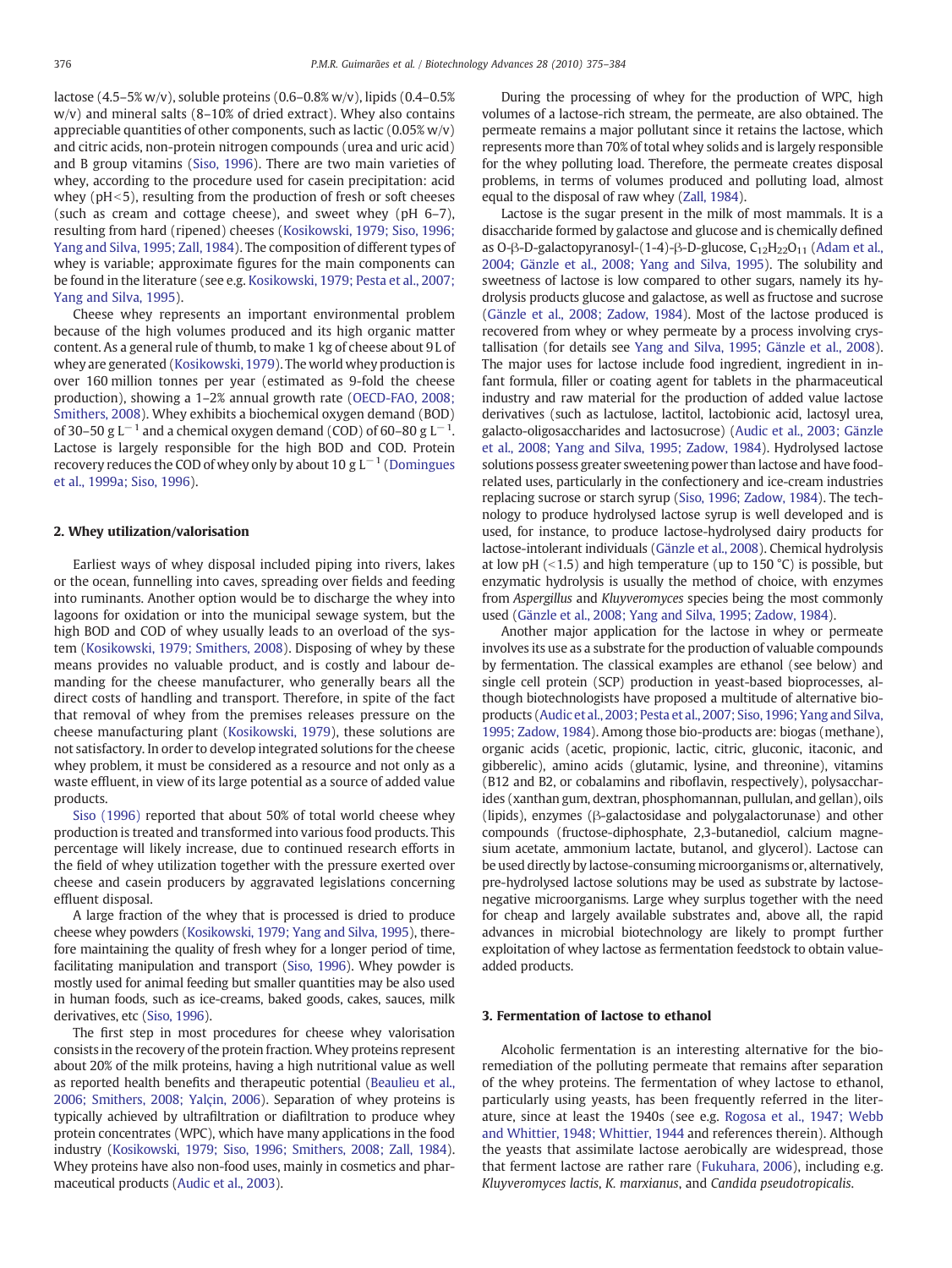The conversion of the lactose in cheese whey or whey permeate into fuel ethanol is hardly economically competitive with the currently established processes, using cane sugar and cornstarch as substrates, or with emerging second generation technologies using lignocellulosic biomass as raw material. However, being a waste product represents an advantage of whey over food-related fermentation feedstocks, such as corn, for ethanol production. Moreover, the availability of diverse solutions for whey bioremediation is valuable, so that each dairy company can evaluate, according to its own specificities, the best way to deal with the environmental problem created by whey surplus. Finally, whey ethanol is potable, and therefore can find proper markets, e.g. in food and beverages, pharmaceutical and cosmetic industries.

It is noteworthy that the amounts of lactose available are rather significant. As a simple exercise, if we take into account an annual world production of 160 million tonnes of whey ([OECD-FAO, 2008](#page-9-0)) with 5% lactose this means 8 million tonnes of lactose. Some authors have estimated that, over the past 50 years, half of the worldwide whey production has not been transformed into sub-products but disposed of as waste effluent [\(Becerra et al., 2001a; Siso, 1996](#page-7-0)); for instance, lactose surplus (i.e. the lactose not used for whey products) in the United States during 2006 was estimated to be above 55% of total lactose in the whey produced [\(Ling, 2008](#page-8-0)). Therefore, the amount of lactose available for ethanol production may be as high as 4 million tonnes per year, which, considering a conversion efficiency of 85%, could yield about 2.3 million  $m<sup>3</sup>$  of ethanol. This is roughly 3.5% of the total world production of ethanol in 2008, which was around 65 million  $m<sup>3</sup>$  [\(RFA, 2009\)](#page-9-0).

Direct fermentation of whey or whey permeate to ethanol is generally not economically feasible because the low lactose content results in low ethanol titre (2–3% v/v), making the distillation process too expensive. Thus, it is important to start the fermentation with high concentration of lactose, which can be achieved by concentrating the whey, e.g. by ultrafiltration and/or reverse osmosis processes, in order to obtain high ethanol titre at the end of fermentation. Alternatively, the sugar concentration can be increased by mixing the native whey with high-sugar condensed materials such as molasses, although in such sugar mixtures the yeast may exhibit catabolite repression and not be able to consume lactose [\(Oda and Nakamura, 2009\)](#page-9-0). Besides, fermentation must be fast to maximise the ethanol productivity of the process. Nevertheless, in the design of a process for ethanol production from whey a compromise must be made between maximisation of ethanol titre/productivity and minimisation of residual sugar concentration in the effluent, since the purpose of the process is usually also waste treatment.

During the last 30 years, many authors have addressed the production of ethanol from lactose, mostly referring the yeasts Kluyveromyces fragilis, K. marxianus and C. pseudotropicalis. Indeed, in the most recent edition of The Yeasts, a taxonomic study ([Kurtzman and Fell, 1998](#page-8-0)) these are all reported as synonyms of K. marxianus ([Lachance, 1998](#page-8-0)). K. fragilis and K. marxianus have been considered separate species for a long time, but K. fragilis is now included in the K. marxianus species [\(Fonseca et al., 2008; Lachance, 1998\)](#page-8-0). C. pseudotropicalis (synonym of Candida kefyr) is the anamorph (asexual) form of K. marxianus [\(Lachance, 1998](#page-8-0)). Nevertheless, we will hereafter maintain the distinction, using the designation originally given in each report. Besides scientific reports, there are a few cases of industrial plants that produce ethanol from whey or permeate, mostly using Kluyveromyces yeasts. The use of S. cerevisiae for lactose fermentation has also attracted much attention. The initial strategies involved the fermentation of prehydrolysed lactose solutions, i.e. mixtures of glucose and galactose. Furthermore, the construction of lactose-consuming S. cerevisiae strains has been attempted by several strategies, such as protoplast fusion, expression of heterologous ß-galactosidases secreted to the extracellular medium or simultaneous expression of the permease and ß-galactosidase of K. lactis.

One important difference between Kluyveromyces species and S. cerevisiae is glucose repression (also known as catabolite repression; [Gancedo, 1998](#page-8-0)) of galactose utilization. Some mechanisms of glucose repression of the GAL genes are shared by S. cerevisiae and K. lactis but there are also fundamental differences (for an extensive review see [Rubio-Texeira, 2005\)](#page-9-0). In fact, the expression of the GAL/LAC genes is not repressed by glucose in all K. lactis strains, and the extent of catabolite repression in glucose-repressible strains is less pronounced than in S. cerevisiae [\(Rubio-Texeira, 2005](#page-9-0)). This is expected to be also the case in related species, such as K. marxianus, which are mostly adapted to environments containing lactose and galactose. The characteristics of the GAL genes promoters likely contribute to the less pronounced glucose repression of galactose utilization in K. lactis compared to S. cerevisiae. First, there are several binding sites for the glucose-triggered transcriptional repressor Mig1p in the S. cerevisiae GAL promoters, while in K. lactis there is only one corresponding binding site (in the GAL1 promoter) [\(Rubio-Texeira, 2005](#page-9-0)). Moreover, in K. lactis the expression of the GAL4 gene is autoregulated, since its promoter contains a binding site to its own gene product, Gal4p, which encodes a transcriptional activator involved in the regulation of the GAL genes. Conversely, the S. cerevisiae GAL4 promoter does not have any Gal4p binding site [\(Rubio-Texeira, 2005\)](#page-9-0). Increased dosages of the activator Gal4p in K. lactis may alleviate glucose repression.

#### 3.1. Kluyveromyces spp.

K. lactis is one of the most studied yeast species and has become a model system for studies on molecular physiology of so-called "nonconventional yeasts", in particular comparative studies with S. cerevisiae [\(Breunig et al., 2000](#page-8-0)). The interest around K. lactis, namely regarding its lactose metabolism, was initially motivated by academic questions while biotechnological interest came much later [\(Fukuhara, 2006](#page-8-0)). K. lactis is not commonly used for ethanol production, although it has been exploited for other biotechnological applications such as the production of heterologous proteins (for a review see [van Ooyen](#page-9-0) [et al., 2006\)](#page-9-0) namely using cheese whey as culture media ([Maullu et al.,](#page-9-0) [1999](#page-9-0)). The ability of this yeast to metabolise lactose results from the presence of a lactose permease (encoded by the LAC12 gene) and a β-galactosidase (LAC4 gene) [\(Rubio-Texeira, 2006\)](#page-9-0). β-galactosidase hydrolyses lactose into glucose and galactose. Intracellular glucose can enter glycolysis while galactose follows the Leloir pathway. The metabolism of lactose and galactose are closely related. The GAL/LAC system of K. lactis has been studied in detail (for reviews see [Breunig et al.,](#page-8-0) [2000; Rubio-Texeira, 2005; Schaffrath and Breunig, 2000](#page-8-0)), particularly in comparison with the model GAL/MEL regulon of S. cerevisiae.

Although K. lactis is considered the model organism in the Kluyveromyces genus, K. marxianus has received much attention regarding its biotechnological potential, motivated by some advantages that it has when compared to K. lactis ([Ribeiro et al., 2007; Fonseca](#page-9-0) [et al., 2008](#page-9-0)). K. marxianus isolates have originated from an enormous variety of habitats, accounting for the species broad metabolic diversity and consequent wide range of biotechnological applications [\(Fonseca et al., 2008](#page-8-0)). Although accumulated knowledge on K. marxianus is much smaller and spread over many different strains, as opposed to K. lactis, a considerable number of studies addressing biochemical, metabolic and physiological aspects of K. marxianus can be already found in the literature (for a review see [Fonseca et al., 2008\)](#page-8-0).

There are numerous reports of lactose/whey alcoholic fermentation using Kluyveromyces yeasts. The vast majority of such reports mention the species K. marxianus and K. fragilis, which are currently synonyms (see above).

Many authors have reported inhibitory effects and associated problems in the fermentation of concentrated lactose/whey media, particularly slow fermentations and high residual sugar when the initial lactose concentration is increased above 100 to 150 g  $L^{-1}$ , or in some cases above 200 g  $L^{-1}$  ([Dale et al., 1994; Gawel and Kosikowski,](#page-8-0)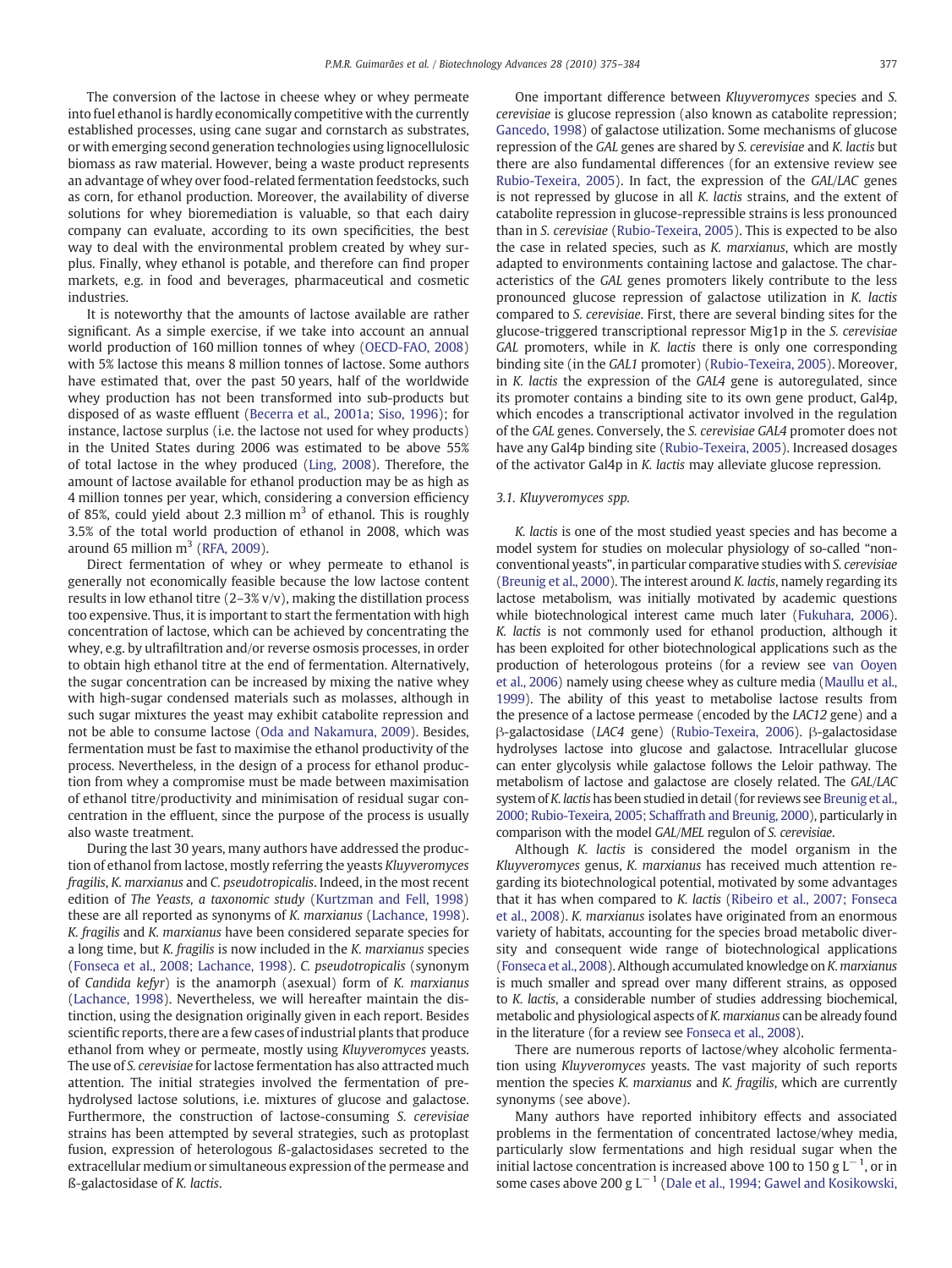[1978; Grubb and Mawson, 1993; Janssens et al., 1983; Kamini and](#page-8-0) [Gunasekaran, 1987; Ozmihci and Kargi, 2007c, d, e; Silveira et al.,](#page-8-0) [2005; Vienne and von Stockar, 1985; Zafar et al., 2005\)](#page-8-0). These problems have been commonly attributed to osmotic sensitivity (due to the high lactose concentrations) and low ethanol tolerance [\(Grubb and Mawson, 1993; Janssens et al., 1983; Vienne and von](#page-8-0) [Stockar, 1985; Zafar et al., 2005\)](#page-8-0), as well as inhibition by high salts concentration ([Grubb and Mawson, 1993](#page-8-0)). The extent of such effects seems to be strain-dependent, although the fermentation conditions, in particular oxygen and other nutrients availability, may as well play a key role in this regard. The implementation of fed-batch fermentation systems may help circumvent the substrate (lactose and salts) inhibition problems ([Ozmihci and Kargi, 2007d](#page-9-0)), while ethanol inhibition may be alleviated by nutritional supplementation of the medium [\(Janssens et al., 1983](#page-8-0)). Alternatively, strain development programmes may generate robust yeast strains with enhanced tolerance towards osmotic and/or ethanol stresses. Such programmes may involve the selection of naturally stress-tolerant isolates and/or metabolic engineering for constructing strains with improved tolerance.

Limitation in the whey nutrient content has been a concern, especially when fermenting high concentrations of lactose. [Janssens](#page-8-0) [et al. \(1983\)](#page-8-0) reported a strong improvement in the fermentation ability of K. fragilis when concentrated whey (200 g  $L^{-1}$  lactose) already supplemented with 0.5% bacto-peptone was further supplemented with ergosterol and linoleic acid in Tween 80. Such lipid addition resulted in a decrease in fermentation time from over 90 h to less than 60 h. The exogenous lipids were taken up by the yeast and probably incorporated in the cell membrane, which is in accordance with the importance of sterols and unsaturated fatty acids for yeast fermentative performance and ethanol tolerance [\(Aguilera et al.,](#page-7-0) [2006; Casey and Ingledew, 1986; Guimarães et al., 2006; You et al.,](#page-7-0) [2003\)](#page-7-0). Other supplementations tested include ammonium sulphate, urea or peptone [\(Mahmoud and Kosikowski, 1982\)](#page-9-0), yeast extract, vitamins and minerals ([Vienne and von Stockar, 1985](#page-9-0)) and NH4Cl and KH2PO4 salts [\(Kargi and Ozmihci, 2006](#page-8-0)).

The oxygen availability is another key factor affecting yeast performance during fermentation. The oxygen supply must be sufficient to meet the requirement for the biosynthesis of membrane lipids (sterols and unsaturated fatty acids), without causing excessive yeast growth that may reduce the ethanol yield. [Silveira et al. \(2005\)](#page-9-0) investigated the effect of oxygen level in the fermentation of whey permeate (with lactose concentrations ranging between 1 and 240 g  $L^{-1}$ ) by K. marxianus. Low oxygen levels favoured fermentative metabolism, leading to higher ethanol volumetric productivities in hypoxic, followed by anoxic and then aerobic conditions. The maximum ethanol concentrations produced and the ethanol yields on lactose were higher in anoxic and hypoxic conditions than in aerobic conditions. Other previous studies have also addressed the influence of oxygen on the patterns of energy metabolism of K. marxianus cultivated in lactose [\(Castrillo et al., 1996; Castrillo and](#page-8-0) [Ugalde, 1993](#page-8-0)). Similarly, the distribution between respiratory and fermentative metabolism in K. lactis has also been intensively studied particularly in respect to the effect of oxygen availability [\(Breunig et al.,](#page-8-0) [2000; Goffrini et al., 2002; Siso et al., 1996; Snoek and Steensma, 2006](#page-8-0)).

One significant advantage of some K. marxianus strains consists in their ability to grow and ferment at elevated temperatures ( $>40$  °C), a property that enables cost savings (mainly due to reduced cooling cost) in ethanol production bioprocesses ([Fonseca et al., 2008\)](#page-8-0). Thermotolerant K. marxianus strains have been reported to be capable of growing aerobically at 52 °C on lactose and whey permeate [\(Banat and](#page-7-0) [Marchant, 1995\)](#page-7-0). One of such strains (IMB3) was shown to produce ethanol from lactose media at 45 °C ([Brady et al., 1994, 1995; Brady](#page-7-0) [et al., 1997; Kourkoutas et al., 2002a\)](#page-7-0). Recently, [Nonklang et al. \(2008\)](#page-9-0) reported a thermotolerant K. marxianus strain that produced significant amounts of ethanol at 45 °C from glucose but not from lactose media.

Most studies of lactose/whey fermentation with Kluyveromyces spp. have been done in batch systems [\(Bothast et al., 1986; Castrillo](#page-7-0)

[et al., 1996; Gawel and Kosikowski, 1978; Grubb and Mawson, 1993;](#page-7-0) [Janssens et al., 1983; Kargi and Ozmihci, 2006; Kourkoutas et al.,](#page-7-0) [2002a; Longhi et al., 2004; Ozmihci and Kargi, 2007a, e; Silveira et al.,](#page-7-0) [2005; Zafar and Owais, 2006; Zafar et al., 2005](#page-7-0)). Nevertheless, continuous operation systems have also been widely exploited using different bioreactor designs and, in most cases, using yeast immobilization strategies for obtaining high cell-densities [\(Cheryan and](#page-8-0) [Mehaia, 1983; Gianetto et al., 1986; Hahn-Hägerdal, 1985; Janssens](#page-8-0) [et al., 1984; Kleine et al., 1995; Linko et al., 1981; Ozmihci and Kargi,](#page-8-0) [2007b, c, 2008; Teixeira et al., 1990](#page-8-0)). Some authors have as well reported fed-batch fermentation systems ([Ferrari et al., 1994; Grba](#page-8-0) [et al., 2002; Ozmihci and Kargi, 2007d\)](#page-8-0). [Table 1](#page-4-0) outlines a compilation of the ethanol volumetric productivities and maximum ethanol titres calculated from the data shown in some of the studies on lactose/whey fermentation by Kluyveromyces yeasts.

The development of kinetic models to describe fermentation of lactose/whey by Kluyveromyces spp. has received considerable attention [\(Castrillo and Ugalde, 1993; Longhi et al., 2004; Ozmihci and Kargi,](#page-8-0) [2007b, e; Wang and Bajpai, 1997a, b; Zafar et al., 2005; Zertuche](#page-8-0) [and Zall, 1985\)](#page-8-0). Such mathematical models are essential tools for the optimization and industrial implementation of fermentation systems.

Improvements in lactose fermentation by using Kluyveromyces yeasts in co-culture with lactose-negative microorganisms have been reported, particularly with S. cerevisiae [\(Guo et al., 2010\)](#page-8-0) and with the ethanologenic bacteria Zymomonas mobilis [\(Gunasekaran and Kamini,](#page-8-0) [1991; Kamini and Gunasekaran, 1987, 1989](#page-8-0)).

Besides potable ethanol, the production of alcoholic beverages from whey has also been pointed as an alternative [\(Holsinger et al.,](#page-8-0) [1974\)](#page-8-0), including whey wines [\(Kosikowski, 1979; Kosikowski and](#page-8-0) [Wzorek, 1977](#page-8-0)), low alcohol content drinks ([Kourkoutas et al., 2002a;](#page-8-0) [Kourkoutas et al., 2002b](#page-8-0)) and distilled drinks ([Dragone et al., 2009\)](#page-8-0).

#### 3.2. C. pseudotropicalis (C. kefyr)

Some studies have selected C. pseudotropicalis strains as the most efficient microorganisms for the conversion of lactose/whey to ethanol among lactose-fermenting yeasts [\(Ghaly and El-Taweel, 1995b;](#page-8-0) [Izaguirre and Castillo, 1982; Szczodrak et al., 1997](#page-8-0)). Similarly to reported for Kluyveromyces spp., C. pseudotropicalis strains are inhibited by high lactose concentrations and ethanol [\(Ghaly and El-Taweel,](#page-8-0) [1995a; Moulin et al., 1980, 1981; Szczodrak et al., 1997\)](#page-8-0). Ghaly and El-Taweel selected C. pseudotropicalis ATCC 8619 among nine lactosefermenting yeasts [\(Ghaly and El-Taweel, 1995b](#page-8-0)). These authors have investigated several aspects of whey fermentations using this strain, namely the effect of nutrient (ammonium sulphate, dipotassium hydrogen phosphate and yeast extract) supplementation ([Ghaly and El-](#page-8-0)[Taweel, 1995b\)](#page-8-0) and the effect of increasing lactose concentration (50 to 200 g  $L^{-1}$ ) and micro-aeration (0.05 to 0.15 v.v.m.) in batch fermentations ([Ghaly and El-Taweel, 1995a\)](#page-8-0). Furthermore, they have tested the strain in a continuous fermentation system with feed lactose concentrations ranging from 50 to 150 g L<sup>-1</sup> and retention times varying between 18 and 42 h [\(Ghaly and El-Taweel, 1997a](#page-8-0)), using the data to develop a kinetic model [\(Ghaly and El-Taweel, 1997b](#page-8-0)). C. pseudotropicalis strains have also been used in other systems for ethanol production from lactose/whey, including extractive fermentation [\(Jones et al.,](#page-8-0) [1993\)](#page-8-0) and coupled fermentation–pervaporation processes [\(Shabtai and](#page-9-0) [Mandel, 1993](#page-9-0)). The ethanol volumetric productivities and maximum ethanol titres obtained in selected studies on lactose/whey fermentation by C. pseudotropicalis are shown in [Table 1](#page-4-0).

#### 3.3. Saccharomyces cerevisiae

S. cerevisiae is usually the first choice for industrial processes involving alcoholic fermentation. The reasons for this preference include: (1) its good fermentative capacity and ethanol tolerance, allowing to produce up to  $20\%$  (v/v) ethanol ([Antoni et al., 2007; Cot](#page-7-0)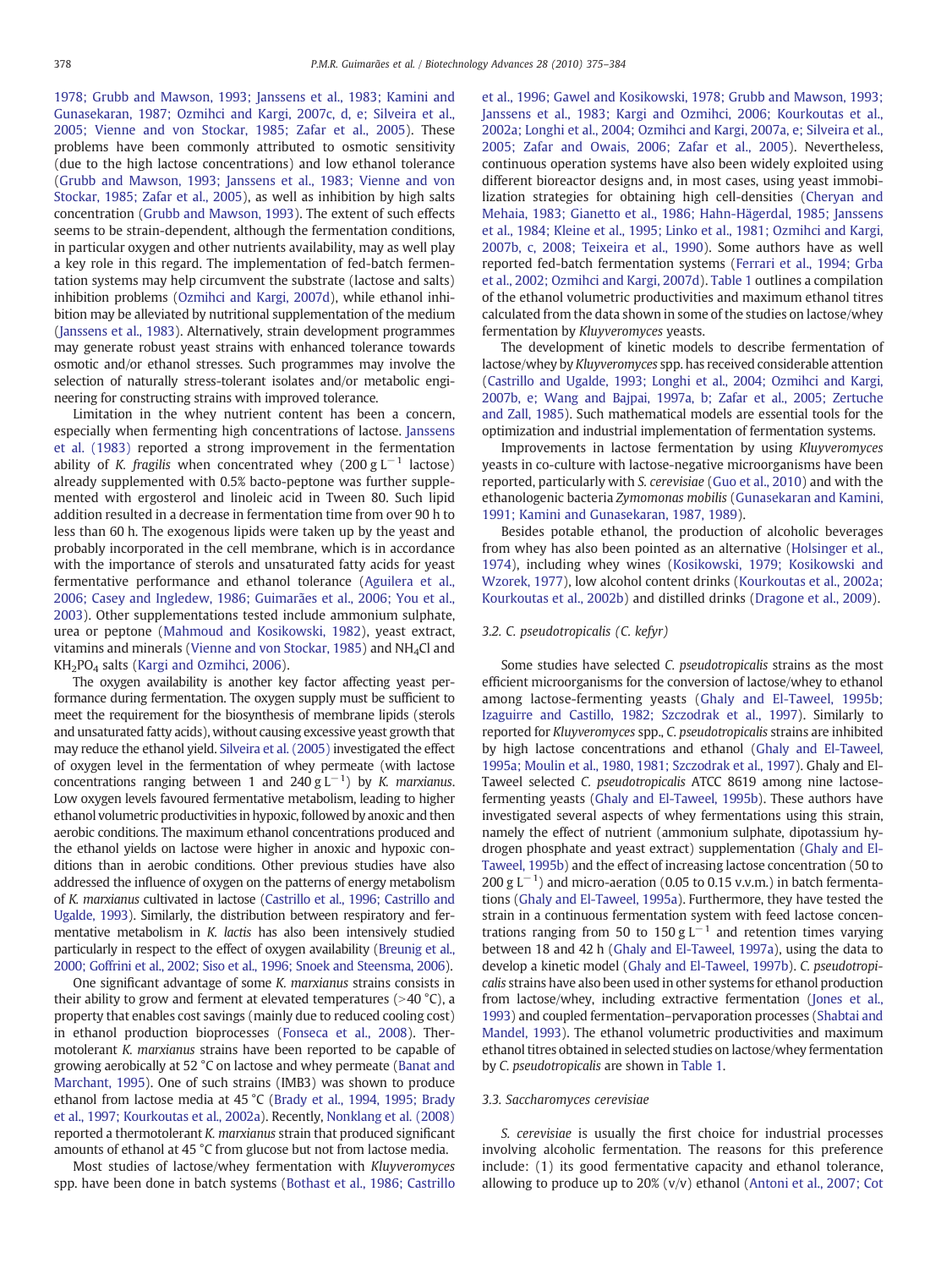#### <span id="page-4-0"></span>Table 1

Studies on ethanol production from lactose/whey media by Kluyveromyces spp. and Candida pseudotropicalis.

| Organism                                                                 | Media                                                                                      | Bioreactor/operation type                                              | Ethanol<br>productivity<br>$(g \cdot L \cdot h^{-1})$ | titre<br>$(g \cdot L^{-1})$ | Ethanol Reference                             |
|--------------------------------------------------------------------------|--------------------------------------------------------------------------------------------|------------------------------------------------------------------------|-------------------------------------------------------|-----------------------------|-----------------------------------------------|
| Kluyveromyces fragilis                                                   | Concentrated whey permeate (24% lactose)                                                   | Batch (static 3 L bottles capped<br>by air locks filled with glycerol) | 0.2                                                   | 80                          | Gawel and Kosikowski (1978)                   |
| K. fragilis                                                              | Concentrated whey permeate (24% lactose)<br>with reduced ash                               | 14 L Bioreactor/Batch                                                  | 0.6                                                   | 72                          | Mahmoud and Kosikowski<br>(1982)              |
| K. fragilis                                                              | Rich media (peptone, yeast extract,<br>malt extract)                                       | Membrane recycle bioreactor<br>system (very high cell density)         |                                                       |                             | Cheryan and Mehaia (1983)                     |
|                                                                          | 5% lactose<br>5% lactose                                                                   | <b>Batch</b><br>Continuous                                             | 3.0<br>65                                             | 23<br>10                    |                                               |
|                                                                          | 15% lactose                                                                                | Continuous                                                             | 70                                                    | 70                          |                                               |
| K. fragilis                                                              | 15% lactose<br>Deproteinised whey powder $+0.5%$ peptone                                   | Continuous<br>Batch (1 L stirred flasks fitted<br>with water traps)    | 240                                                   | 40                          | Janssens et al. (1983)                        |
|                                                                          | (15% lactose, no lipid supplements)                                                        |                                                                        | 2.0                                                   | 71                          |                                               |
|                                                                          | (20% lactose, medium supplemented with<br>ergosterol, linoleic acid and Tween80)           |                                                                        | 1.4                                                   | 86                          |                                               |
| K. fragilis                                                              | Deproteinised whey powder $+0.5%$ peptone<br>$(10\%$ lactose)                              | 6 L Bioreactor/Continuous<br>process with cell recycling               | 7.1                                                   | 47                          | Janssens et al. (1984)                        |
| K. fragilis immobilized<br>in calcium alginate                           | Concentrated whey permeate (15% lactose)                                                   | Packed-bed column/Continuous 1.1                                       |                                                       | 13                          | Hahn-Hägerdal (1985)                          |
| K. fragilis                                                              | Yeast extract/Peptone/Lactose (YPL)<br>Concentrated whey solution (15% lactose)            | 0.3 L Bioreactor/Fed-batch                                             | 1.5                                                   | 80                          | Farahnak et al. (1986)                        |
| K. fragilis immobilized<br>in charcoal pellets                           |                                                                                            | Tubular reactor/Continuous                                             | 17.2                                                  | 18                          | Gianetto et al. (1986)                        |
| Kluyveromyces marxianus                                                  | Semi-synthetic medium                                                                      | 1.2 L Air-lift bioreactor<br>(external loop)/Continuous                |                                                       |                             | Teixeira et al. (1990)                        |
|                                                                          | $(5.7\%$ lactose)<br>$(9.4\%$ lactose)                                                     |                                                                        | 24.4<br>15.2                                          | 29<br>45                    |                                               |
| K. fragilis, free cells                                                  | Complete medium (20% lactose)                                                              | Batch                                                                  | 0.74                                                  | 53                          | Gunasekaran and Kamini<br>(1991)              |
| K. fragilis immobilized<br>in calcium alginate                           | Complete medium (20% lactose)                                                              | Batch                                                                  | 0.88                                                  | 63                          |                                               |
| Mix of K. fragilis and Z. mobilis<br>immobilized in calcium alginate     | Complete medium (20% lactose)                                                              | Batch                                                                  | 1.0                                                   | 72                          |                                               |
| K. fragilis                                                              | Semi-synthetic medium (20% lactose)                                                        | 20 L Bioreactor/Batch                                                  | 2.1                                                   | 72                          | Ryu et al. (1991)                             |
| K. fragilis<br>K. fragilis immobilized in<br>plant material              | Concentrated whey permeate (10% lactose)<br>Deproteinised whey (5.5% lactose)              | Fed-batch<br>Fluidized-bed reactor/Continuous                          | 3.3<br>14.5                                           | 64<br>20                    | Ferrari et al. (1994)<br>Kleine et al. (1995) |
| K. marxianus                                                             | Deproteinised whey $+$ yeast extract and salts $5 L$ Bioreactor/Batch<br>$(6.5\%$ lactose) |                                                                        | 0.52                                                  | 26                          | Rosenberg et al. (1995)                       |
| K. marxianus                                                             | Deproteinised whey $+$ yeast extract and salts $2 L$ Bioreactor/Batch<br>$(10\%$ lactose)  |                                                                        | 3.1                                                   | 43                          | Grba et al. (2002)                            |
| K. marxianus                                                             | Whey permeate solution (17% lactose)                                                       | 2 L Bioreactor/Fed-batch<br>Batch (1 L stirred flasks)                 | 4.9<br>$1.0 - 1.5$                                    | 59<br>$76 - 80$             | Silveira et al. (2005)                        |
|                                                                          |                                                                                            | Hypoxic and anoxic conditions                                          |                                                       |                             |                                               |
| K. marxianus                                                             | Concentrated whey powder solution<br>$(15\%$ lactose)                                      | Shake-flasks                                                           | 0.4                                                   | 80                          | Kargi and Ozmihci (2006)                      |
| K. marxianus                                                             | Concentrated whey powder solution<br>$(10\%$ lactose)                                      | 5 L Bioreactor/Continuous                                              | 0.74                                                  | 32                          | Ozmihci and Kargi (2007b)                     |
| K. marxianus                                                             | Concentrated whey powder solution<br>$(10-12.5\% \text{ lactose})$                         | 5 L Bioreactor/Continuous                                              | 0.54                                                  | 29                          | Ozmihci and Kargi (2007c)                     |
| K. marxianus                                                             | Concentrated whey powder solution<br>$(12.5\%$ lactose)                                    | 5 L Bioreactor/Repeated<br>Fed-batch operation                         | 5.3                                                   | 63                          | Ozmihci and Kargi (2007d)                     |
| K. marxianus                                                             | Concentrated whey powder solution<br>$(7.5\%$ lactose)                                     | Shake-flasks                                                           | 0.55                                                  | 40                          | Ozmihci and Kargi (2007e)                     |
| K. marxianus immobilized<br>in olive pits                                | Whey powder solution (5% lactose)                                                          | Packed-bed column/Continuous 0.4                                       |                                                       | 20                          | Ozmihci and Kargi (2008)                      |
| Mix of K. marxianus and S. cerevisiae<br>immobilized in calcium alginate | Concentrated whey powder solution<br>$(10\%$ lactose)                                      | Shake-flasks<br>(in an anaerobic shaker)                               | 0.88                                                  | 42                          | Guo et al., 2010                              |
| Candida pseudotropicalis                                                 | Cheese whey $+$ reagent grade lactose<br>$(10-20\% \text{ lactose})$                       | 5 L Bioreactor/Batch                                                   | $0.7 - 1.0$                                           | $40 - 45$                   | Ghaly and El-Taweel (1995a)                   |
| C. pseudotropicalis                                                      | Cheese whey $+$ yeast extract $+$ lactose<br>(to 15%)                                      | 5 L Bioreactor/Continuous                                              | 1.4                                                   | 58                          | Ghaly and El-Taweel<br>(1997a,b)              |
| C. pseudotropicalis                                                      | Semi-synthetic medium (12% lactose)<br>Deproteinized whey (10% lactose)                    | Shake-flasks<br>Shake-flasks                                           | 1.2<br>0.85                                           | 58<br>41                    | Szczodrak et al. (1997)                       |

[et al., 2007\)](#page-7-0); (2) its GRAS (generally regarded as safe) status; (3) its capacity to grow rapidly under anaerobic conditions, which helps circumventing the oxygenation problems inherent to large-volume industrial fermentations [\(Snoek and Steensma, 2007](#page-9-0)); (4) the extensive industrial and scientific knowledge accumulated that makes it one of the best studied organisms; (5) the possibility to use its biomass as animal feed (co-product), which is important for industrial process economics ([Bai et al., 2008](#page-7-0)). However, wild S. cerevisiae strains are unable to metabolise lactose. Nevertheless, S. cerevisiae can utilize galactose, which is taken up by a permease encoded by the gene GAL2 ([Nehlin et al., 1989\)](#page-9-0). Once inside the cell, catabolism of galactose proceeds through the Leloir pathway.

Thus, the first applications of S. cerevisiae in whey fermentations involved the pre-hydrolysis of lactose and further fermentation of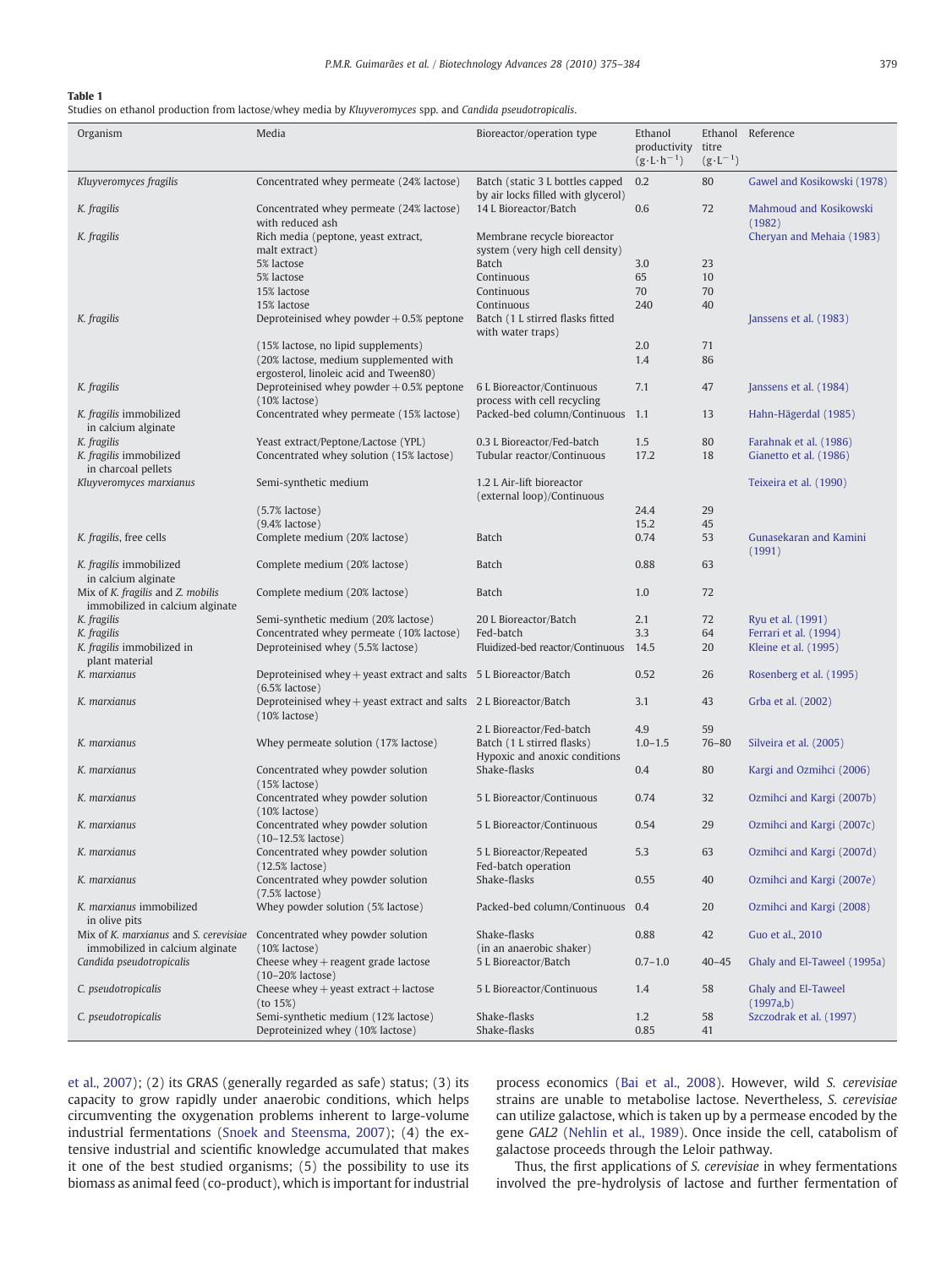<span id="page-5-0"></span>the resulting mixture of glucose and galactose. There are two main drawbacks associated with such strategy. On the one hand, it requires a lactose hydrolysis step, most often an enzymatic process using ß-galactosidase. On the other hand, due to the catabolite repression phenomenon [\(Gancedo, 1998\)](#page-8-0), S. cerevisiae consumes glucose preferentially to galactose, resulting, in most cases, in prolonged fermentations with a diauxic lag after glucose exhaustion and before galactose fermentation, which is, in general, rather slow [\(Mehaia and Cheryan, 1990;](#page-9-0) [O'Leary et al., 1977](#page-9-0)). In an attempt to circumvent this later problem, [Bailey et al. \(1982\)](#page-7-0) used 2-deoxyglucose as a selection agent to isolate catabolite repression-resistant mutants of an industrial S. cerevisiae strain, which were capable of utilizing glucose and galactose simultaneously. One of those mutants (strain SR), fermented completely a mixture of 10% glucose plus 10% galactose in less than 37 h, producing about 90 g L<sup>-1</sup> of ethanol (Table 2). This mutant was also tested in a continuous fermentation system with cell recycling, attaining an ethanol productivity of 13.6 g L<sup>-1</sup>h<sup>-1</sup> from feed medium containing an equimolar mixture of glucose and galactose (15% total sugar) under conditions permitting a residual sugar concentration below 1% [\(Terrell et al.,](#page-9-0) [1984](#page-9-0)) (Table 2). Recently, [Oda and Nakamura \(2009\)](#page-9-0) have also isolated 2-deoxyglucose-resistant mutants of K. marxianus. One of those mutants (KD-15) was able to produce ethanol from a mixture of beet molasses (containing sucrose) and cheese whey, proving to be insensitive to catabolite repression in contrast to the parental strain (NBRC 1963).

Some authors have proposed the use of a biocatalyst consisting of ß-galactosidase co-immobilized with S. cerevisiae cells as an alternative for whey fermentations ([Hahn-Hägerdal, 1985; Roukas and Lazarides,](#page-8-0) [1991](#page-8-0)). [Hahn-Hägerdal \(1985\)](#page-8-0) reported that S. cerevisiae co-immobilized with ß-galactosidase in calcium alginate yielded higher ethanol titre (52 g L<sup>-1</sup>) and productivity (4.5 g L<sup>-1</sup>h<sup>-1</sup>) in continuous concentrated whey (15% substrate) fermentation, as compared to immobilized K. fragilis cells (ethanol titre of 13 g L<sup>-1</sup> and productivity of 1.1 g L<sup>-1</sup>h<sup>-1</sup>) [\(Tables 1 and 2\)](#page-4-0). A similar biocatalyst has been applied in a hybrid system coupling whey fermentation with a pervaporation module for ethanol separation ([Lewandowska and Kujawski, 2007; Staniszewski](#page-8-0) [et al., 2009](#page-8-0)). [Rosenberg et al. \(1995\)](#page-9-0) used permeabilized K. marxianus cells as the source of ß-galactosidase for simultaneous hydrolysis of lactose in concentrated whey and fermentation by S. cerevisiae, obtaining enhanced ethanol productivity as compared to direct fermentation using K. marxianus (see [Tables 1 and 2\)](#page-4-0).

One of the first approaches to create  $Lac^+$  (lactose-consuming) S. cerevisiae consisted in the generation of hybrid strains with Kluyveromyces spp. by protoplast fusion. [Taya et al. \(1984\)](#page-9-0) obtained a stable hybrid between polyploid strains of saké yeast (S. cerevisiae) and K. lactis. The fusant was able to ferment lactose, producing more ethanol and at higher rate than the K. lactis parental strain. [Farahnak et al. \(1986\)](#page-8-0) obtained fusants between S. cerevisiae and K. fragilis, one of which was capable of producing about  $13\%$  (v/v) ethanol in YP medium to which lactose was fed periodically, while the parent K. fragilis strain produced only about 10% (v/v) ethanol [\(Tables 1 and 2](#page-4-0)). [Ryu et al. \(1991\)](#page-9-0) also constructed a S. cerevisiae–K. fragilis fusant whose lactose fermentation performance was better than the K. fragilis parental strain [\(Tables 1](#page-4-0) [and 2\)](#page-4-0). Moreover, the ethanol tolerance of the fusant was increased as compared to K. fragilis, which was attributed to a higher unsaturated fatty acids content, particularly linoleic acid [\(Ryu et al., 1991\)](#page-9-0). More recently, protoplasts fusion was also used to produce hybrids of S. cerevisiae and K. lactis that proved able to ferment lactose in sweet and salted whey [\(Tahoun et al., 1999, 2002](#page-9-0)).

#### Table 2

Studies on ethanol production from lactose/whey media by Saccharomyces cerevisiae.

| Organism                                                  | Media                                                                                        | Bioreactor/operation type                                | Ethanol<br>productivity<br>$(g \cdot L \cdot h^{-1})$ | Ethanol<br>titre<br>$(g \cdot L^{-1})$ | Reference                                 |
|-----------------------------------------------------------|----------------------------------------------------------------------------------------------|----------------------------------------------------------|-------------------------------------------------------|----------------------------------------|-------------------------------------------|
| S. cerevisiae (catabolite                                 | Rich medium containing glucose/galactose                                                     | Batch (0.5 L stirred flasks)                             | 2.3                                                   | 90                                     | Bailey et al. (1982)                      |
| repression-resistant mutant)                              | mixtures (equivalent to 20% lactose hydrolysate)                                             | fitted with water traps)                                 |                                                       |                                        |                                           |
| S. cerevisiae (catabolite<br>repression-resistant mutant) | Rich medium containing glucose/galactose<br>mixtures (equivalent to 15% lactose hydrolysate) | 6 L Bioreactor/Continuous<br>process with cell recycling | 13.6                                                  | 70                                     | Terrell et al. (1984)                     |
| S. cerevisiae co-immobilised<br>with ß-galactosidase      | Concentrated whey permeate (15% lactose)                                                     | Packed-bed column/Continuous                             | 4.5                                                   | 52                                     | Hahn-Hägerdal (1985)                      |
| S. cerevisiae-K.fragilis hybrid<br>(protoplast fusion)    | Yeast extract/Peptone/Lactose (YPL)                                                          | 0.3 L Bioreactor/Fed-batch                               | 1.3                                                   | 105                                    | Farahnak et al. (1986)                    |
| S. cerevisiae-K.fragilis hybrid<br>(protoplast fusion)    | Semi-synthetic medium (20% lactose)                                                          | 20 L Bioreactor/Batch                                    | 2.4                                                   | 82                                     | Ryu et al. (1991)                         |
| Autolytic S. cerevisiae<br>expressing E. coli lacZ        | Yeast Nitrogen Base/Lactose                                                                  | Shake-flasks                                             | $0.1 - 0.2$                                           | 18                                     | Porro et al. (1992b)                      |
| S. cerevisiae secreting<br>A.niger B-galactosidase        | YPL; synthetic lactose medium                                                                | Shake-flasks; 2 L Bioreactor/Batch                       | $0.14 - 0.6$                                          | 30                                     | Ramakrishnan and<br><b>Hartley</b> (1993) |
| Autolytic S. cerevisiae<br>expressing E. coli lacZ        | $YPL +$ whey                                                                                 | 2 L Bioreactor/Batch/Fed-batch                           | 1.0                                                   | $\overline{9}$                         | Compagno et al. (1995)                    |
| S. cerevisiae plus permeabilized<br>K. marxianus          | Deproteinised whey $+$ yeast extract and<br>salts (6.5% lactose)                             | 5 L Bioreactor/Batch                                     | 1.0                                                   | 30                                     | Rosenberg et al. (1995)                   |
| S. cerevisiae expressing<br>K. lactis LAC4 and LAC12      | Synthetic lactose (2.2%) medium                                                              | 2 L Bioreactor/Batch                                     | 0.3                                                   | $\overline{4}$                         | Rubio-Texeira et al. (1998)               |
| S. cerevisiae expressing<br>K. lactis LAC4 and LAC12      | Semi-synthetic lactose (5%) medium                                                           | Shake-flasks                                             | 0.45                                                  | 16                                     | Domingues et al. (1999a)                  |
|                                                           |                                                                                              | 6 L Air-lift bioreactor/Continuous                       | 11.0                                                  | 20                                     |                                           |
| S. cerevisiae expressing<br>K. lactis LAC4 and LAC12      | Cheese whey permeate                                                                         |                                                          |                                                       |                                        | Domingues et al. (2001)                   |
|                                                           | (5% lactose)                                                                                 | Shake-flasks                                             | 0.68                                                  | 21                                     |                                           |
|                                                           | $(10\%$ lactose)                                                                             | 2 L Bioreactor/Batch                                     | 1.8                                                   | 53                                     |                                           |
|                                                           | $(5%$ lactose)                                                                               | 6 L Air-lift bioreactor/Continuous                       | 10.0                                                  | 20                                     |                                           |
| S. cerevisiae secreting<br>A.niger B-galactosidase        | Semi-synthetic lactose (5%) medium                                                           | 2 L Bioreactor/Batch                                     | 1.0                                                   | 25                                     | Domingues et al. (2002)                   |
| S. cerevisiae secreting<br>A.niger B-galactosidase        | Semi-synthetic lactose (5%) medium                                                           | 6 L Air-lift bioreactor/Continuous                       | 9.0                                                   | 20                                     | Domingues et al. (2005)                   |
| S. cerevisiae expressing<br>K. lactis LAC4 and LAC12      | Concentrated whey powder solution<br>$(15\%$ lactose)                                        | 2 L Bioreactor/Batch                                     | 0.46                                                  | 55                                     | Guimarães et al. (2008a)                  |
| S. cerevisiae expressing<br>K. lactis LAC4 and LAC12      | Buffered defined mineral medium<br>(15% lactose)                                             | Shake-flasks                                             | $1.5 - 2.0$                                           | 63                                     | Guimarães et al. (2008c)                  |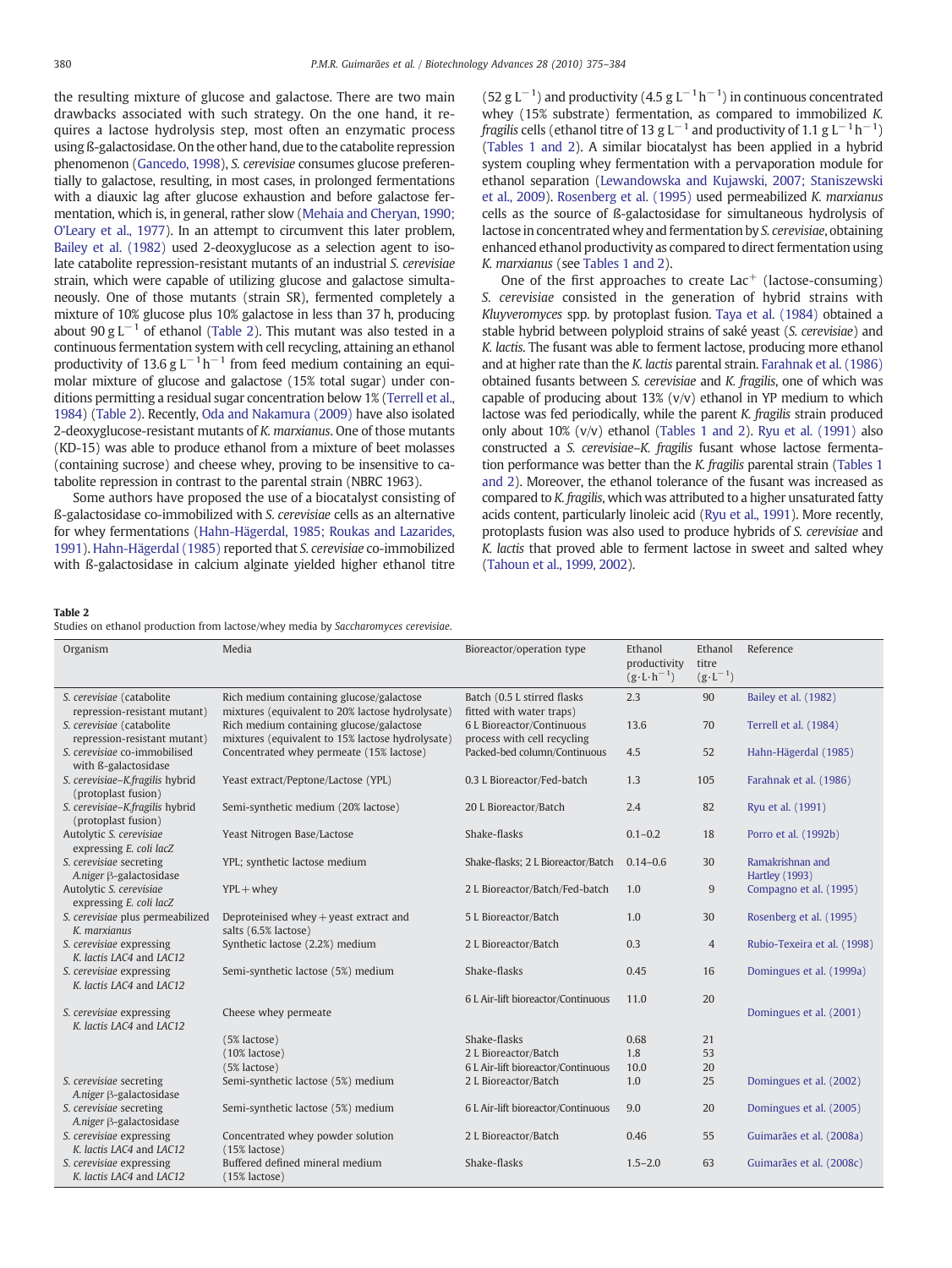The possibility of gene transfer using recombinant DNA technology opened new opportunities to enlarge the spectrum of sugars that can be metabolised by S. cerevisiae. Efforts were therefore made to endow S. cerevisiae strains with the ability to ferment lactose. One of the strategies consisted in the construction of recombinant S. cerevisiae strains that secrete β-galactosidase to the medium. This approach allows production of the enzyme, which may be recovered from the cultivation broth, along with lactose fermentation. The extracellular β-galactosidase from A. niger (gene lacA) has been particularly exploited in this respect [\(Kumar et al., 1992; Ramakrishnan and](#page-8-0) [Hartley, 1993](#page-8-0)), namely by our research group [\(Domingues et al.,](#page-8-0) [2005; Domingues et al., 2004; Domingues et al., 2000a; Domingues](#page-8-0) [et al., 2002; Oliveira et al., 2007\)](#page-8-0). We have constructed flocculent S. cerevisiae strains that express the gene lacA from episomal plasmids [\(Domingues et al., 2000a; Domingues et al., 2002](#page-8-0)) or in which the gene was integrated in the genome ([Oliveira et al., 2007](#page-9-0)). Together with the secretion of high amounts of  $\beta$ -galactosidase, these strains produced ethanol from lactose with close to theoretical yields in batch [\(Domingues et al., 2002\)](#page-8-0) and continuous ([Domingues et al., 2005](#page-8-0)) fermentations [\(Table 2\)](#page-5-0). S. cerevisiae expressing and secreting K. lactis β-galactosidase have also been reported ([Becerra et al., 2001b;](#page-7-0) [Becerra et al., 2001c](#page-7-0)). In addition, strategies based on the release of intracellular heterologous β-galactosidase (e.g. from E. coli or K. lactis) by other means than secretion have been designed. One of those strategies consisted in the transformation of S. cerevisiae with a multicopy expression vector bearing both the β-galactosidase gene from E. coli (LacZ) and the S. cerevisiae GAL4 gene [\(Compagno et al.,](#page-8-0) [1995; Porro et al., 1992b\)](#page-8-0). The overproduction of Gal4p caused lysis of a fraction of the cells, resulting in the release of β-galactosidase into the medium [\(Porro et al., 1992b\)](#page-9-0). The authors have further characterized this GAL4-induced cell lysis phenomenon, showing that lysis was preceded by a loss of the plasma membrane integrity and occurred in a specific subpopulation of cells (the parent cells), independently of the genealogical age, growth phase conditions and cell cycle progression [\(Martegani et al., 1993](#page-9-0)). Other approaches used to achieve controlled release of β-galactosidase to the medium include the use of thermosensitive autolytic mutants [\(Becerra et al., 1997;](#page-7-0) [Becerra et al., 2004](#page-7-0)) and cell permeabilization with toluene or ethanol [\(Compagno et al., 1993](#page-8-0)). A strain secreting E. coli β-galactosidase to the periplasmic space was also reported ([Porro et al., 1992a](#page-9-0)). The main disadvantage of these extracellular hydrolysis approaches is the potential catabolite repression problem associated with the utilization of glucose–galactose mixtures as aforementioned. Interestingly, the strain constructed by [Porro et al. \(1992b\)](#page-9-0) did not display diauxic growth. These authors have attributed the ability of the strain to consume simultaneously glucose and galactose to the overproduction of Gal4p, since this regulatory protein is also involved in the glucose repression of the GAL genes (see above) and their preliminary experiments suggested that high overexpression of GAL4 caused a derepressed phenotype [\(Porro et al., 1992b](#page-9-0)).

The alternative strategy involves the simultaneous expression in S. cerevisiae of a lactose permease and an intracellular β-galactosidase. The Kluyveromyces systems, in particular LAC12 and LAC4 genes of K. lactis, are a logical choice due to the phylogenetic proximity between the two species. [Sreekrishna and Dickson \(1985\)](#page-9-0) were the first to construct Lac<sup>+</sup> S. cerevisiae strains by transfer of the LAC12 and LAC4 genes of K. lactis, but the transformants obtained grew slowly in lactose (doubling time in lactose minimal media of 6.7 h; [Sreekrishna](#page-9-0) [and Dickson, 1985\)](#page-9-0). [Rubio-Texeira et al. \(1998\)](#page-9-0) engineered a fastgrowing Lac<sup>+</sup> diploid S. cerevisiae strain expressing the K. lactis LAC12 and LAC4 genes. However, in lactose medium, the recombinant strain obtained exhibited a respiro-fermentative metabolism similar to that of K. lactis, with high biomass yield but low ethanol production [\(Rubio-Texeira et al., 1998](#page-9-0)) ([Table 2](#page-5-0)).

In our laboratory, a flocculent S. cerevisiae  $\text{Lac}^+$  strain expressing LAC12 and LAC4 was constructed [\(Domingues et al., 1999b\)](#page-8-0). The original recombinant (NCYC869-A3/T1, or simply T1) grew slowly in lactose (doubling time in lactose minimal media of 5 h), with low ethanol yield ([Domingues et al., 1999b](#page-8-0)). However, after an adaptation period, where T1 was kept in liquid lactose medium, refreshed periodically, an increase in growth rate and in ethanol specific production rate in lactose was observed. That adapted strain was successfully used in long-term continuous lactose fermentations in air-lift bioreactor ([Domingues et al., 1999a; Domingues et al., 2001](#page-8-0)) resulting in high ethanol productivities from lactose [\(Table 2](#page-5-0)). The hydrodynamics and rheology of the flocculated yeast in the bioreactor were studied ([Klein et al., 2005\)](#page-8-0). Furthermore, a kinetic model describing lactose fermentation was constructed using data obtained in batch cultivations (Jurašč[ík et al., 2006](#page-8-0)). Unexpectedly, the strain lost its improved phenotype after storage at −80 °C: when the culture was re-grown from −80 °C stocks the slow growth in lactose was again observed. Thus, the adaptation period was needed even for an already adapted culture of T1 that had been kept at  $-80$  °C ([Domingues et al.,](#page-8-0) [1999b](#page-8-0)). A stable evolved strain that derived from T1 by a long-term evolutionary engineering experiment was further obtained and named T1-E [\(Guimarães et al., 2008a](#page-8-0)). This evolved strain fermented lactose faster with higher ethanol yield than the original recombinant (non-adapted T1), also displaying improved flocculation. Physiological and molecular differences between T1 and T1-E were investigated [\(Guimarães et al., 2008a](#page-8-0)), particularly using transcriptomic analysis [\(Guimarães et al., 2008b\)](#page-8-0), enlightening some of the underlying mechanisms involved in the evolutionary adaptation of the recombinant to lactose fermentation. Specifically, two molecular events that targeted the LAC construct in the evolved strain were identified: a large (1593 bp) deletion in the intergenic region between LAC4 and LAC12 and a decrease of the plasmid copy number by about 10-fold compared to that in the original recombinant T1. In K. lactis, the unusually large intergenic region between LAC4 and LAC12 works as the promoter for the divergent transcription of both the LAC genes [\(Gödecke et al., 1991](#page-8-0)). Taken together, the experimental results suggested that the intact promoter (endogenous K. lactis promoter) was unable to mediate induction by lactose of the transcription of LAC4 and LAC12 in the original recombinant T1, whereas the deletion identified established transcriptional induction of both genes in the evolved recombinant T1-E. It was therefore proposed that tuning of the expression of the heterologous LAC genes in the evolved recombinant was accomplished by interplay between the decreased copy number of both genes and different levels of transcriptional induction for LAC4 and LAC12, resulting from the changed promoter structure ([Guimarães et al., 2008a\)](#page-8-0). Besides keeping an improved stable lactose fermentation and highly flocculent phenotype, strain T1-E was able to efficiently ferment high concentrations of lactose to ethanol. In batch fermentations, it produced a maximum of 8% (v/v) ethanol from mineral medium with 150 g  $L^{-1}$  lactose, with a productivity of 1.5–2.0 g L<sup>-1</sup>h<sup>-1</sup> ([Guimarães et al., 2008c](#page-8-0)) [\(Table 2](#page-5-0)). It was also able to ferment concentrated cheese whey (150 g  $L^{-1}$ lactose) producing 7% (v/v) ethanol, but the fermentation was much slower and consequently productivity was low  $(0.46 \text{ g L}^{-1} \text{L}^{-1})$ [\(Guimarães et al., 2008a\)](#page-8-0) ([Table 2](#page-5-0)). Nevertheless, we have observed that supplementation of the whey with nutrient sources may improve this productivity (unpublished results). The highly flocculent phenotype of the strain makes it particularly interesting for application in high cell density fermentations, which in general result in enhanced process productivity. In continuous systems, particularly with properly designed air-lift bioreactors, the flocculated biomass can be easily accumulated in the bioreactor without the need of immobilisation in a support ([Domingues et al., 2000b\)](#page-8-0). In addition, there are a number of other important advantages for the industrial application of flocculating yeasts, namely easy cell recycling for repeated-batch operation and simplification of the downstream processing, since flocculated cells may be easily separated from the fermentation broth by sedimentation at the end of fermentation, as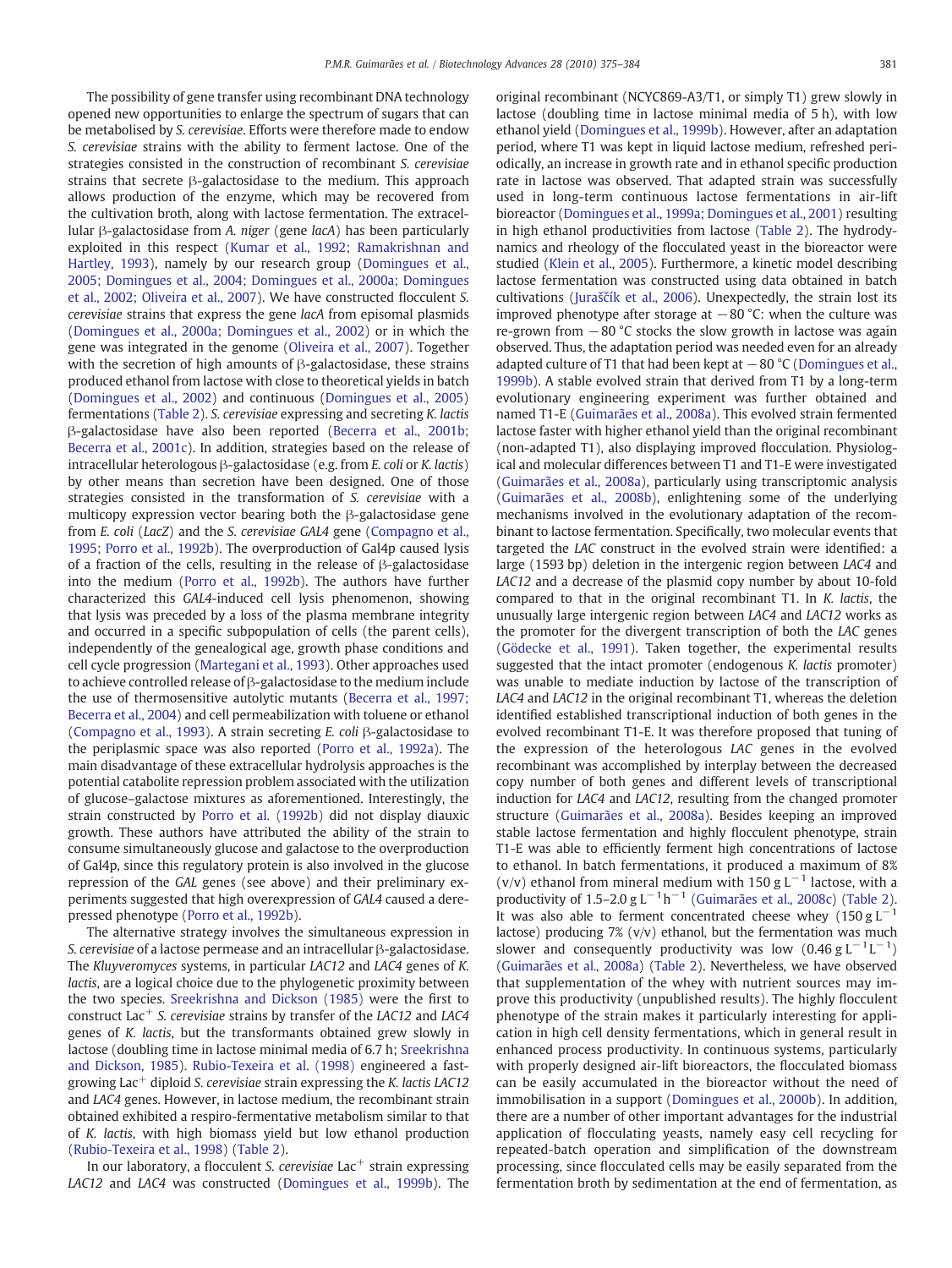<span id="page-7-0"></span>well as improved ethanol tolerance and cell viability ([Zhao and Bai,](#page-9-0) [2009](#page-9-0)).

#### 3.4. Industrial production of ethanol from whey

There are a few established industrial processes to produce ethanol from whey, which has been done in some countries, namely Ireland, New Zealand, United States and Denmark ([Lyons and Cunningham,](#page-9-0) [1980; Pesta et al., 2007; Siso, 1996](#page-9-0)).

Carbery Milk Products (currently designated Carbery Group) from Cork, Ireland, started the operation of an industrial-scale whey-toethanol plant in 1978. The operation was intended for the production of potable ethanol, but since 2005, the company has also been supplying fuel ethanol to a petrol company in Ireland for E85 and E5 blends [\(Doyle, 2005; Ling, 2008\)](#page-8-0). The pioneer Carbery process was later adopted by plants in New Zealand and the United States ([Ling,](#page-8-0) [2008\)](#page-8-0). Currently, the Carbery plant operates with eleven cylindroconical fermentation vessels, using compressed air for agitation and aeration. The whey permeate is fermented in batch mode for 12 to 20 h, depending on the initial concentration and yeast activity. The yeast is recovered at the end of fermentation and reused a number of times before it is discarded. Ethanol titres at the end of fermentation are typically in the range  $2.5-4.2%$  (v/v). Following fermentation, a continuous distillation process is used. It is noteworthy that potable ethanol and fuel ethanol have different quality requirements and therefore there may be some differences in the production process (for short descriptions of the Carbery process see [Pesta et al., 2007;](#page-9-0) [Ling, 2008\)](#page-9-0). Carbery produces about 11 thousand tonnes of ethanol per year ([Doyle, 2005](#page-8-0)). Up to 2005, the main markets were beverages, pharmaceutical and industrial (printing inks, etc.) ([Doyle, 2009](#page-8-0)).

In New Zealand, Anchor Ethanol, a subsidiary of the dairy Fonterra Cooperative Group, operates three whey-to-ethanol plants producing around 17 million litres of ethanol per year [\(Thiele, 2005\)](#page-9-0). Anchor produces eight different ethanol grades, from potable ethanol for beverages to anhydrous alcohol for fuels ([Thiele, 2005](#page-9-0)). The main markets have been pharmaceutical, cosmetics, industrial solvents (including inks) as well as food and beverages, with a substantial proportion of the production being exported [\(Hamilton, 1998; Thiele,](#page-8-0) [2005\)](#page-8-0). Since 2007, Anchor has also been supplying fuel ethanol to a petrol company in New Zealand for E10 blend [\(Ling, 2008\)](#page-8-0). The feedstock is deproteinated whey from casein manufacture or total milk protein production ([Hamilton, 1998\)](#page-8-0), which is concentrated from 4% to 8% lactose by reverse osmosis prior to fermentation [\(Gibson, 2006](#page-8-0)). The concentrate is fermented for about 24 h using Kluyveromyces spp., attaining an ethanol titre of about 4%, followed by distillation and water removal to different ethanol grades [\(Gibson, 2006\)](#page-8-0).

In the United States, the Milbrew process was developed in 1972 to produce single-cell protein and ethanol from whey using K. fragilis [\(Detroy and Julian, 1982; Lyons and Cunningham, 1980; Pesta et al.,](#page-8-0) [2007](#page-8-0)). The ethanol yield could be manipulated by changing the fermentation conditions, such as the aeration rate [\(Lyons and Cunningham,](#page-9-0) [1980](#page-9-0)). At least two other industrial-scale plants have been owned and operated by dairy cooperatives in the United States to produce ethanol from whey [\(Ling, 2008\)](#page-8-0).

In Denmark, the Dansk Gaerings process was developed in the 1970s for the production of ethanol from whey permeate in a continuous system [\(Lyons and Cunningham, 1980; Pesta et al., 2007\)](#page-9-0).

Recently, the dairy group Theo Müller announced the construction of a facility in its Leppersdorf plant (Germany) aiming to produce 10 million litres per year of fuel bio-ethanol from whey by-products [\(Müller, 2009\)](#page-9-0).

#### 4. Conclusions

Cheese whey is increasingly recognized has a source of added value products, instead of just a waste stream with a high polluting load. In particular, bioactive whey proteins and peptides are gradually finding more applications not only in food products (including functional foods) but also in the pharmaceutical field. The lactose-rich stream that remains after separation of proteins and other interesting bioactive components is still a major environmental concern and solutions for its valorisation are a need. Since there is a large surplus of lactose, its conversion to bulk commodities such as bio-ethanol needs to be considered as a possible solution, which indeed has been done for many years by dairies in Ireland and New Zealand. Despite some examples of industrial implementation, the fermentation technology must be further improved in order to enhance the attractiveness of whey-to-ethanol bioprocesses. Specifically, although there has been a long research and development effort in this field, there is still the need to develop microbial strains that ferment lactose to ethanol with very high efficiency. The engineering of yeasts, particularly recombinant S. cerevisiae strains, for such lactose fermentation processes has achieved promising results, which need now to be scaled-up to provide evidence of industrial significance. Flocculent lactose-fermenting yeast strains can be used to design continuous high cell density fermentation processes with high ethanol productivity. Besides, the better strains obtained so far may be further improved by using the metabolic engineering and systems biology toolboxes that are becoming increasingly widespread. Moreover, such state-of-the-art tools may be used to exploit alternative research lines, for instance for enhancing the ethanol tolerance and lactose-to-ethanol conversion yields of wild lactose-fermenting microorganisms, such as K. marxianus.

#### Acknowledgements

The financial support of Fundação para a Ciência e a Tecnologia (FCT), Portugal (project ProBioethanol PTDC/BIO/66151/2006) is acknowledged. P. M. R. Guimarães acknowledges support from FCT, Portugal (grants SFRH/BD/13463/2003 and SFRH/BPD/44328/2008).

#### References

- Adam AC, Rubio-Texeira M, Polaina J. Lactose: the milk sugar from a biotechnological perspective. Crit Rev Food Sci Nutr 2004;44:553–7.
- Aguilera F, Peinado RA, Millan C, Ortega JM, Mauricio JC. Relationship between ethanol tolerance, H<sup>+</sup>-ATPase activity and the lipid composition of the plasma membrane in different wine yeast strains. Int J Food Microbiol 2006;110:34–42.
- Antoni D, Zverlov VV, Schwarz WH. Biofuels from microbes. Appl Microbiol Biotechnol 2007;77:23–35.
- Audic JL, Chaufer B, Daufin G. Non-food applications of milk components and dairy coproducts: a review. Lait 2003;83:417–38.
- Bai FW, Anderson WA, Moo-Young M. Ethanol fermentation technologies from sugar and starch feedstocks. Biotechnol Adv 2008;26:89-105.
- Bailey RB, Benitez T, Woodward A. Saccharomyces cerevisiae mutants resistant to catabolite repression: use in cheese whey hydrolysate fermentation. Appl Environ Microbiol 1982;44:631–9.
- Banat IM, Marchant R. Characterization and potential industrial applications of five novel, thermotolerant, fermentative, yeast strains. World J Microbiol Biotechnol 1995;11:304–6.
- Beaulieu J, Dupont C, Lemieux P. Whey proteins and peptides: beneficial effects on immune health. Therapy 2006;3:69–78.
- Becerra M, Rodriguez-Belmonte E, Esperanza Cerdan M, Gonzalez Siso MI. Engineered autolytic yeast strains secreting Kluyveromyces lactis β-galactosidase for production of heterologous proteins in lactose media. J Biotechnol 2004;109:131–7.
- Becerra M, Cerdan E, Siso MIG. Heterologous Kluyveromyces lactis β-galactosidase production and release by Saccharomyces cerevisiae osmotic-remedial thermosensitive autolytic mutants. Biochim Biophys Acta 1997;1335:235–41.
- Becerra M, Baroli B, Fadda AM, Mendez JB, Siso MIG. Lactose bioconversion by calciumalginate immobilization of Kluyveromyces lactis cells. Enzyme Microbiol Technol 2001a;29:506–12.
- Becerra M, Prado SD, Cerdán E, Siso MIG. Heterologous Kluyveromyces lactis β-galactosidase secretion by Saccharomyces cerevisiae super-secreting mutants. Biotechnol Lett 2001b;23:33–40.
- Becerra M, Prado SD, Siso MI, Cerdan ME. New secretory strategies for Kluyveromyces lactis β-galactosidase. Protein Eng 2001c;14:379–86.
- Bothast RJ, Kurtzman CP, Saltarelli MD, Slininger PJ. Ethanol production by 107 strains of yeasts on 5, 10, and 20% lactose. Biotechnol Lett 1986;8:593–6.
- Brady D, Marchant R, McHale L, McHale AP. Production of ethanol by the thermotolerant yeast Kluyveromyces marxianus IMB3 during growth on lactose-containing media. Biotechnol Lett 1994;16:737–40.
- Brady D, Marchant R, Mchale L, Mchale AP. The effects of  $Mn^{2+}$  on ethanol production by Kluyveromyces marxianus IMB3 during growth on lactose-containing media at 45 °C. Biotechnol Lett 1995;17:233–6.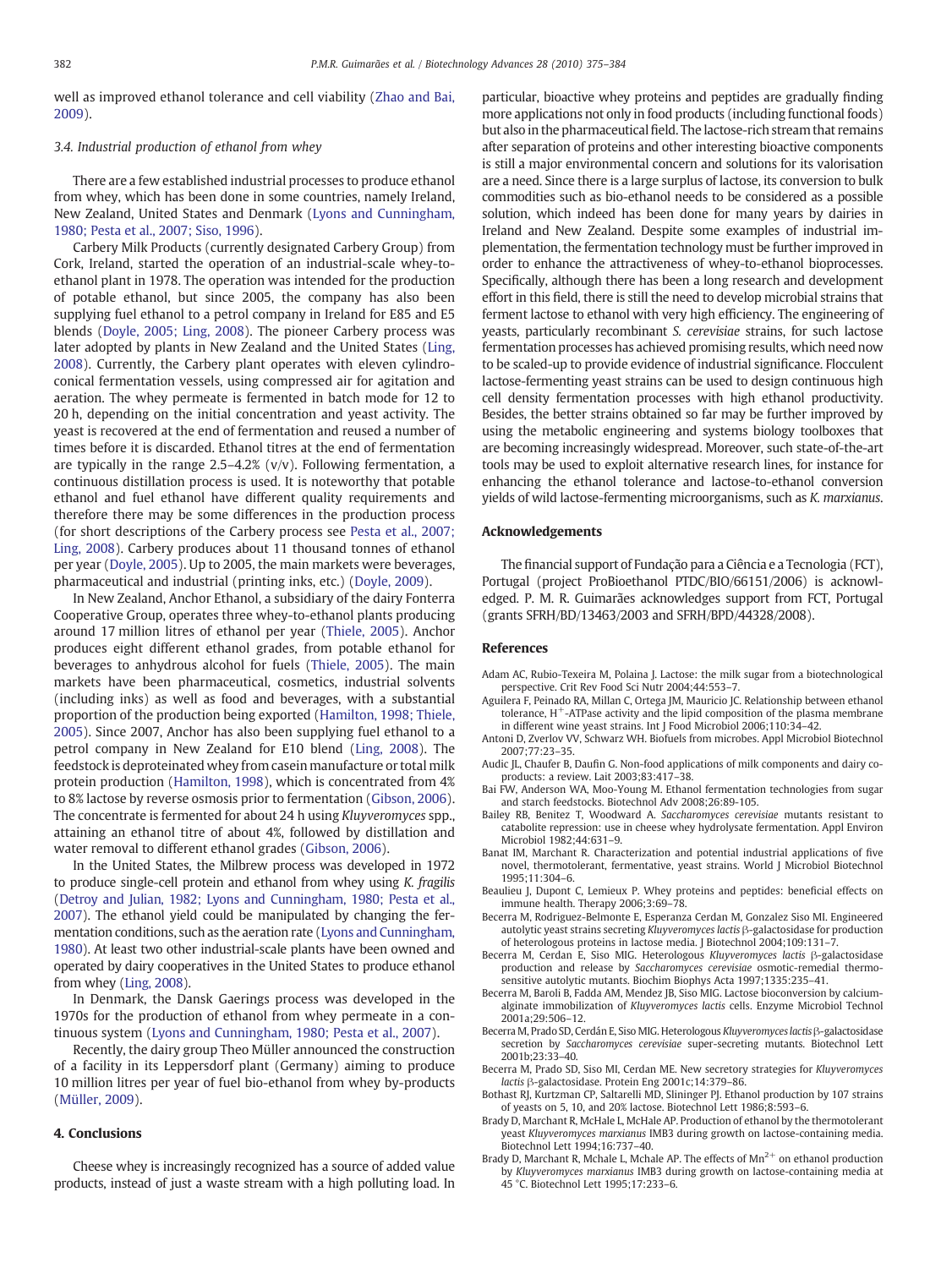- <span id="page-8-0"></span>Brady D, Nigam P, Marchant R, Singh D, McHale AP, The effect of  $Mn^{2+}$  on ethanol production from lactose using Kluyveromyces marxianus IMB3 immobilized in magnetically responsive matrices. Bioprocess Eng 1997;17:31–4.
- Breunig KD, Bolotin-Fukuhara M, Bianchi MM, Bourgarel D, Falcone C, Ferrero I, et al. Regulation of primary carbon metabolism in Kluyveromyces lactis. Enzyme Microbiol Technol 2000;26:771–80.
- Casey GP, Ingledew WMM. Ethanol tolerance in yeasts. CRC Crit Rev Microbiol 1986;13: 219–80.
- Castrillo JI, Ugalde UO. Patterns of energy metabolism and growth kinetics of Kluyveromyces marxianus in whey chemostat culture. Appl Microbiol Biotechnol 1993;40:386–93.
- Castrillo JI, Kaliterna J, Weusthuis RA, van Dijken JP, Pronk JT. High-cell-density cultivation of yeasts on disaccharides in oxygen-limited batch cultures. Biotechnol Bioeng 1996;49:621–8.
- Cheryan M, Mehaia MA. A high-performance membrane bioreactor for continuous fermentation of lactose to ethanol. Biotechnol Lett 1983;5:519–24.
- Compagno C, Tura A, Ranzi BM, Martegani E. Bioconversion of lactose whey to fructose diphosphate with recombinant Saccharomyces cerevisiae cells. Biotechnol Bioeng 1993;42:398–400.
- Compagno C, Porro D, Smeraldi C, Ranzi BM. Fermentation of whey and starch by transformed Saccharomyces cerevisiae cells. Appl Microbiol Biotechnol 1995;43:822–5.
- Cot M, Loret MO, Francois J, Benbadis L. Physiological behaviour of Saccharomyces cerevisiae in aerated fed-batch fermentation for high level production of bioethanol. FEMS Yeast Res 2007;7:22–32.
- Dale MC, Eagger A, Okos MR. Osmotic inhibition of free and immobilized Kluyveromyces marxianus anaerobic growth and ethanol productivity in whey permeate concentrate. Process Biochem 1994;29:535–44.
- Detroy RW, Julian G. Biomass conversion: fermentation chemicals and fuels. Crit Rev Microbiol 1982;10:203–28.
- Domingues L, Dantas MM, Lima N, Teixeira JA. Continuous ethanol fermentation of lactose by a recombinant flocculating Saccharomyces cerevisiae strain. Biotechnol Bioeng 1999a;64:692–7.
- Domingues L, Teixeira JA, Lima N. Construction of a flocculent Saccharomyces cerevisiae fermenting lactose. Appl Microbiol Biotechnol 1999b;51:621–6.
- Domingues L, Onnela ML, Teixeira JA, Lima N, Penttila M. Construction of a flocculent brewer's yeast strain secreting Aspergillus niger β-galactosidase. Appl Microbiol Biotechnol 2000a;54:97-103.
- Domingues L, Vicente AA, Lima N, Teixeira JA. Applications of yeast flocculation in biotechnological processes. Biotechnol Bioprocess Eng 2000b;5:288–305.
- Domingues L, Lima N, Teixeira JA. Alcohol production from cheese whey permeate using genetically modified flocculent yeast cells. Biotechnol Bioeng 2001;72:507–14.
- Domingues L, Teixeira JA, Penttila M, Lima N. Construction of a flocculent Saccharomyces cerevisiae strain secreting high levels of Aspergillus niger β-galactosidase. Appl Microbiol Biotechnol 2002;58:645–50.
- Domingues L, Oliveira C, Castro I, Lima N, Teixeira JA. Production of β-galactosidase from recombinant Saccharomyces cerevisiae grown on lactose. J Chem Technol Biotechnol 2004;79:809–15.
- Domingues L, Lima N, Teixeira JA. Aspergillus niger β-galactosidase production by yeast in a continuous high cell density reactor. Process Biochem 2005;40:1151–4.
- Doyle A. Another step in biofuel supply. Irish Farmers Journal Interactive. 2005 (available online <[http://www.farmersjournal.ie/2005/1008/farmmanagement/crops/index.](http://www.farmersjournal.ie/2005/1008/farmmanagement/crops/index.shtml) [shtml](http://www.farmersjournal.ie/2005/1008/farmmanagement/crops/index.shtml)> last visited: 1st June 2009).
- Dragone G, Mussatto SI, Oliveira JM, Teixeira JA. Characterisation of volatile compounds in an alcoholic beverage produced by whey fermentation. Food Chem 2009;112: 929–35.
- Farahnak F, Seki T, Ryu DD, Ogrydziak D. Construction of lactose-assimilating and high ethanol producing yeasts by protoplast fusion. Appl Environ Microbiol 1986;51: 362–7.
- Ferrari MD, Loperena L, Varela H. Ethanol production from concentrated whey permeate using a fed-batch culture of Kluyveromyces fragilis. Biotechnol Lett 1994;16:205–10.
- Fonseca GG, Heinzle E, Wittmann C, Gombert AK. The yeast Kluyveromyces marxianus and its biotechnological potential. Appl Microbiol Biotechnol 2008;79:339–54.
- Fukuhara H. Kluyveromyces lactis—a retrospective. FEMS Yeast Res 2006;6:323–4. Gancedo JM. Yeast carbon catabolite repression. Microbiol Mol Biol Rev 1998;62:
- 334–61. GänzleMG, Haase G, Jelen P. Lactose: crystallization, hydrolysis and value-added derivatives.
- Int Dairy J 2008;18:685–94.
- Gawel J, Kosikowski FV. Improving alcohol fermentation in concentrated ultrafiltration permeates of cottage cheese whey. J Food Sci 1978;43:1717–9.
- Ghaly AE, El-Taweel AA. Effect of micro-aeration on the growth of Candida pseudotropicalis and production of ethanol during batch fermentation of cheese whey. Bioresour Technol 1995a;52:203–17.
- Ghaly AE, El-Taweel AA. Effect of nutrient supplements addition on ethanol production from cheese whey using Candida pseudotropicalis under batch condition. Appl Biochem Biotechnol 1995b;53:107–31.
- Ghaly AE, El-Taweel AA. Continuous ethanol production from cheese whey fermentation by Candida pseudotropicalis. Energy Sources A Recover Util Environ 1997a;19: 1043–63.
- Ghaly AE, El-Taweel AA. Kinetic modelling of continuous production of ethanol from cheese whey. Biomass Bioenergy 1997b;12:461–72.
- Gianetto A, Berruti F, Glick BR, Kempton AG. The production of ethanol from lactose in a tubular reactor by immobilized cells of Kluyveromyces fragilis. Appl Microbiol Biotechnol 1986;24:277–81.
- Gibson A. Ethanol from whey. Sustainable Energy Conference, 26–27 July, Palmerston North, New Zealand. 2006 (available online <[http://energy.massey.ac.nz/Confer](http://energy.massey.ac.nz/Conference%202006/Ethanol%20from%20Whey%20-%20A%20Gibson.pdf)[ence%202006/Ethanol%20from%20Whey%20-%20A%20Gibson.pdf](http://energy.massey.ac.nz/Conference%202006/Ethanol%20from%20Whey%20-%20A%20Gibson.pdf)> last visited: 2nd June 2009).
- Gödecke A, Zachariae W, Arvanitidis A, Breunig KD. Coregulation of the Kluyveromyces lactis lactose permease and β-galactosidase genes is achieved by interaction of multiple LAC9 binding sites in a 2.6 kbp divergent promoter. Nucleic Acids Res  $1991:19:5351-8$
- Goffrini P, Ferrero I, Donnini C. Respiration-dependent utilization of sugars in yeasts: a determinant role for sugar transporters. J Bacteriol 2002;184:427–32.
- Grba S, Stehlik-Tomas V, Stanzer D, Vahcic N, Skrlin A. Selection of yeast strain Kluyveromyces marxianus for alcohol and biomass production on whey. Chem Biochem Eng Q 2002;16:13–6.
- Grubb CF, Mawson AJ. Effects of elevated solute concentrations on the fermentation of lactose by Kluyveromyces marxianus Y-113. Biotechnol Lett 1993;15:621–6.
- Guimarães PMR, Virtanen H, Londesborough J. Direct evidence that maltose transport activity is affected by the lipid composition of brewer's yeast. J Inst Brew 2006;112: 203–9.
- Guimarães PMR, François J, Parrou JL, Teixeira JA, Domingues L. Adaptive evolution of a lactose-consuming Saccharomyces cerevisiae recombinant. Appl Environ Microbiol 2008a;74:1748–56.
- Guimarães PMR, Le Berre V, Sokol S, François J, Teixeira JA, Domingues L. Comparative transcriptome analysis between original and evolved recombinant lactoseconsuming Saccharomyces cerevisiae strains. Biotechnol J 2008b;3:1591–7.
- Guimarães PMR, Teixeira JA, Domingues L. Fermentation of high concentrations of lactose to ethanol by engineered flocculent Saccharomyces cerevisiae. Biotechnol Lett 2008c;30:1953–8.
- Gunasekaran P, Kamini NR. High ethanol productivity from lactose by immobilized cells of Kluyveromyces fragilis and Zymomonas mobilis. World J Microbiol Biotechnol  $1991.7.551 - 6$
- Guo X, Zhou J, Xiao D. Improved ethanol production by mixed immobilized cells of Kluyveromyces marxianus and Saccharomyces cerevisiae from cheese whey powder solution fermentation. Appl Biochem Biotechnol 2010;160:532–8.
- Hahn-Hägerdal B. Comparison between immobilized Kluyveromyces fragilis and Saccharomyces cerevisiae coimmobilized with β-galactosidase, with respect to continuous ethanol production from concentrated whey permeate. Biotechnol Bioeng 1985;27: 914–6.
- Hamilton R. The manufacture of ethanol from whey. Chemical Processes in New Zealand: New Zealand Institute of Chemistry; 1998 (available online <[http://www.](http://www.nzic.org.nz/ChemProcesses/dairy/3H.pdf) [nzic.org.nz/ChemProcesses/dairy/3H.pdf](http://www.nzic.org.nz/ChemProcesses/dairy/3H.pdf)> last visited: 2nd June 2009)
- Holsinger VH, Posati LP, de Vilbiss ED. Whey beverages: a review. J Dairy Sci 1974;57: 849–59.
- Izaguirre ME, Castillo FJ. Selection of lactose-fermenting yeast for ethanol production from whey. Biotechnol Lett 1982;4:257–62.
- Janssens JH, Burris N, Woodward A, Bailey RB. Lipid-enhanced ethanol production by Kluyveromyces fragilis. Appl Environ Microbiol 1983;45:598–602.
- Janssens JH, Bernard A, Bailey RB. Ethanol from whey—continuous fermentation with cell recycle. Biotechnol Bioeng 1984;26:1–5.
- Jones TD, Havard JM, Daugulis AJ. Ethanol production from lactose by extractive fermentation. Biotechnol Lett 1993;15:871–6.
- Juraščík M, Guimarães P, Klein J, Domingues L, Teixeira J, Markoš J. Kinetics of lactose fermentation using a recombinant Saccharomyces cerevisiae strain. Biotechnol Bioeng 2006;94:1147–54.
- Kamini NR, Gunasekaran P. Simultaneous ethanol production from lactose by Kluyveromyces fragilis and Zymomonas mobilis. Curr Microbiol 1987;16:153–7.
- Kamini NR, Gunasekaran P. Ethanol production from lactose by coculture of Kluyveromyces fragilis and Zymomonas mobilis. J Ferment Bioeng 1989;68:305–9.
- Kargi F, Ozmihci S. Utilization of cheese whey powder (CWP) for ethanol fermentations: effects of operating parameters. Enzyme Microb Technol 2006;38:711–8.
- Klein J, Maia J, Vicente AA, Domingues L, Teixeira JA, Juraščík M. Relationships between hydrodynamics and rheology of flocculating yeast suspensions in a high-celldensity airlift bioreactor. Biotechnol Bioeng 2005;89:393–9.
- Kleine R, Achenbach S, Thoss S. Whey disposal by deproteinization and fermentation. Acta Biotechnol 1995;15:139–48.
- Kosikowski FV. Whey utilization and whey products. J Dairy Sci 1979;62:1149–60.
- Kosikowski FV, Wzorek W. Whey wine from concentrates of reconstituted acid whey powder. J Dairy Sci 1977;60:1982–6.
- Kourkoutas Y, Dimitropoulou S, Kanellaki M, Marchant R, Nigam P, Banat IM, et al. Hightemperature alcoholic fermentation of whey using Kluyveromyces marxianus IMB3 yeast immobilized on delignified cellulosic material. Bioresour Technol 2002a;82: 177–81.
- Kourkoutas Y, Psarianos C, Koutinas AA, Kanellaki M, Banat IM, Marchant R. Continuous whey fermentation using kefir yeast immobilized on delignified cellulosic material. J Agric Food Chem 2002b;50:2543–7.
- Kumar V, Ramakrishnan S, Teeri TT, Knowles JKC, Hartley BS. Saccharomyces cerevisiae cells secreting an Aspergillus niger β-galactosidase grow on whey permeate. Biotechnology 1992;10:82–5.

Kurtzman CP, Fell JW, editors. The yeasts, a taxonomic study. Amsterdam: Elsevier; 1998.

- Lachance MA. Kluyveromyces van der Walt emend. van der Walt. In: Kurtzman CP, Fell JW, editors. The yeasts, a taxonomic study. Amsterdam: Elsevier; 1998. p. 227–47.
- Lewandowska M, Kujawski W. Ethanol production from lactose in a fermentation/ pervaporation system. J Food Eng 2007;79:430–7.
- Ling KC. Whey to ethanol: a biofuel role for dairy cooperatives? Washington DC: USDA Rural Development; 2008 (available online <[http://www.rurdev.usda.gov/RBS/](http://www.rurdev.usda.gov/RBS/pub/RR214.pdf) [pub/RR214.pdf](http://www.rurdev.usda.gov/RBS/pub/RR214.pdf)> last visited: 1st June 2009).
- Linko YY, Jalanka H, Linko P. Ethanol production from whey with immobilized living yeast. Biotechnol Lett 1981;3:263–8.
- Longhi LGS, Luvizetto DJ, Ferreira LS, Rech R, Ayub MAZ, Secchi AR. A growth kinetic model of Kluyveromyces marxianus cultures on cheese whey as substrate. J Ind Microbiol Biotechnol 2004;31:35–40.